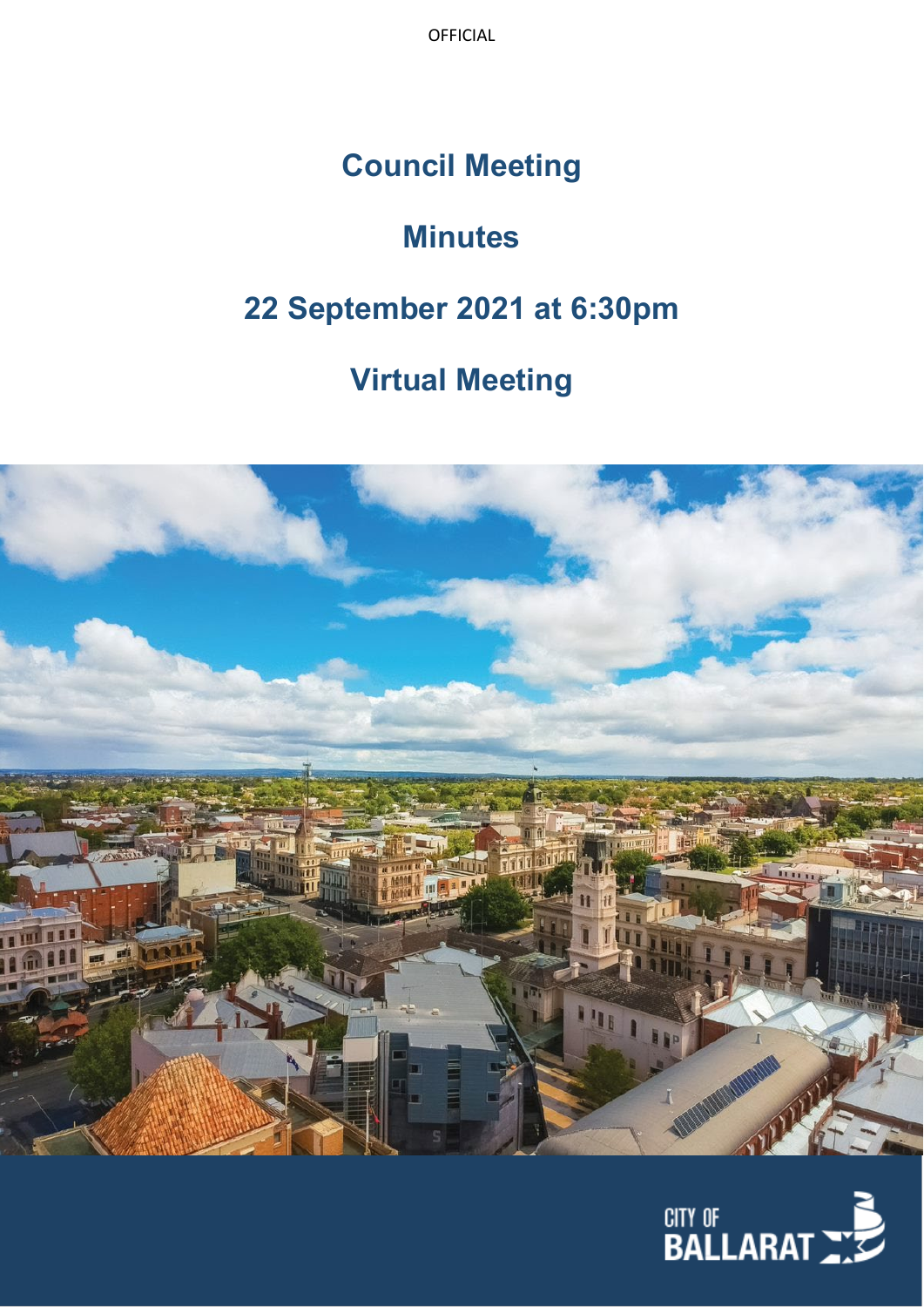

## **ORDER OF BUSINESS:**

| 8. |                                                                                    |  |
|----|------------------------------------------------------------------------------------|--|
|    |                                                                                    |  |
|    |                                                                                    |  |
|    | Tender No 2021/22-030 Ballarat Regional Landfill Operational Service  11<br>8.3.   |  |
|    |                                                                                    |  |
|    |                                                                                    |  |
|    | In Principle Financial Report and Performance Statements for Year Ended 30<br>8.6. |  |
|    |                                                                                    |  |
|    |                                                                                    |  |
|    |                                                                                    |  |
|    |                                                                                    |  |
|    |                                                                                    |  |
|    |                                                                                    |  |
|    | 8.12. Contracts Approval Delegated Committee Minutes - 28 July and 11 August 2021  |  |
|    |                                                                                    |  |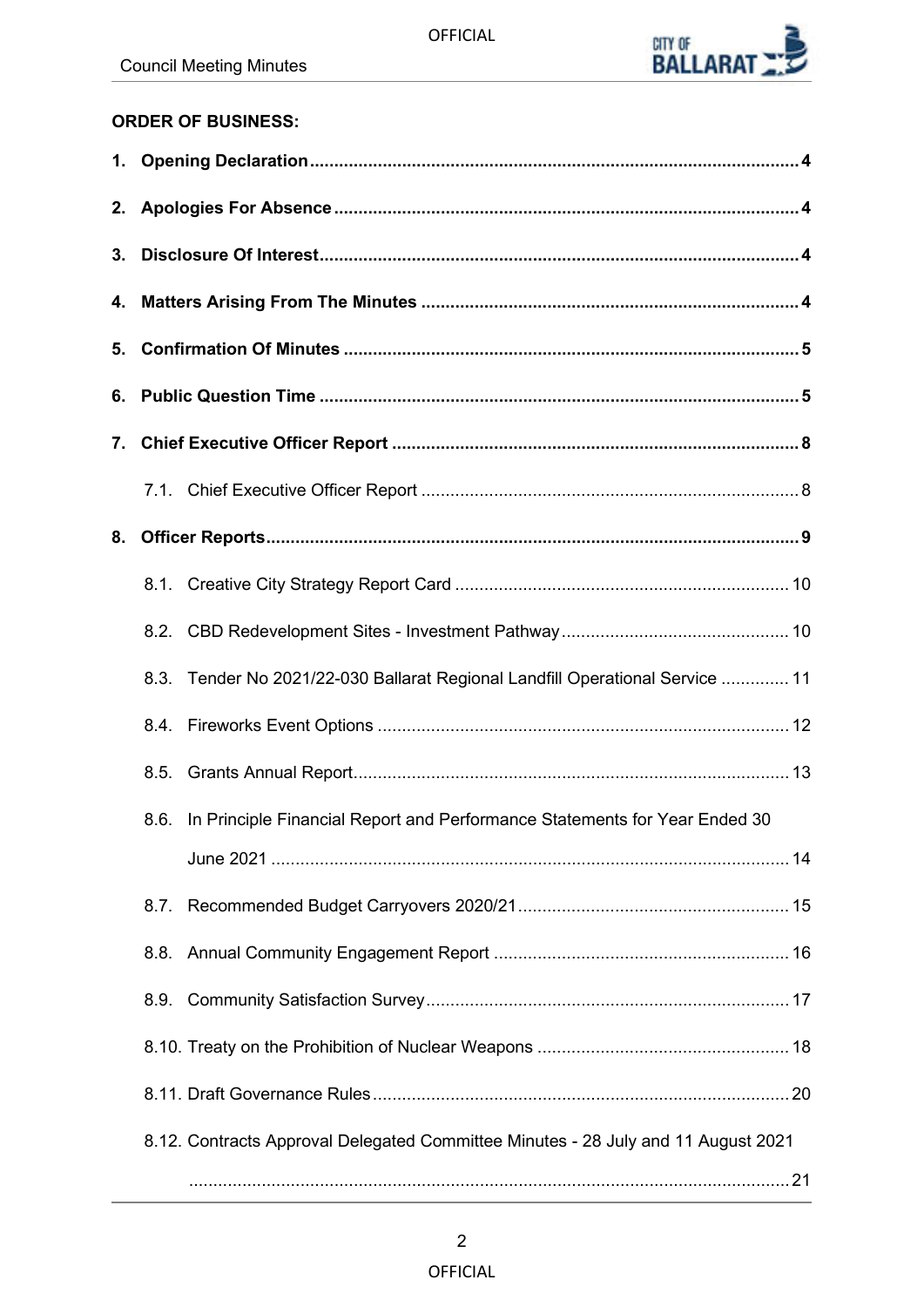

| 8.14. S11B Instrument of Appointment and Authorisation (Environment Protection Act |  |
|------------------------------------------------------------------------------------|--|
|                                                                                    |  |
|                                                                                    |  |
|                                                                                    |  |
|                                                                                    |  |
|                                                                                    |  |
|                                                                                    |  |
|                                                                                    |  |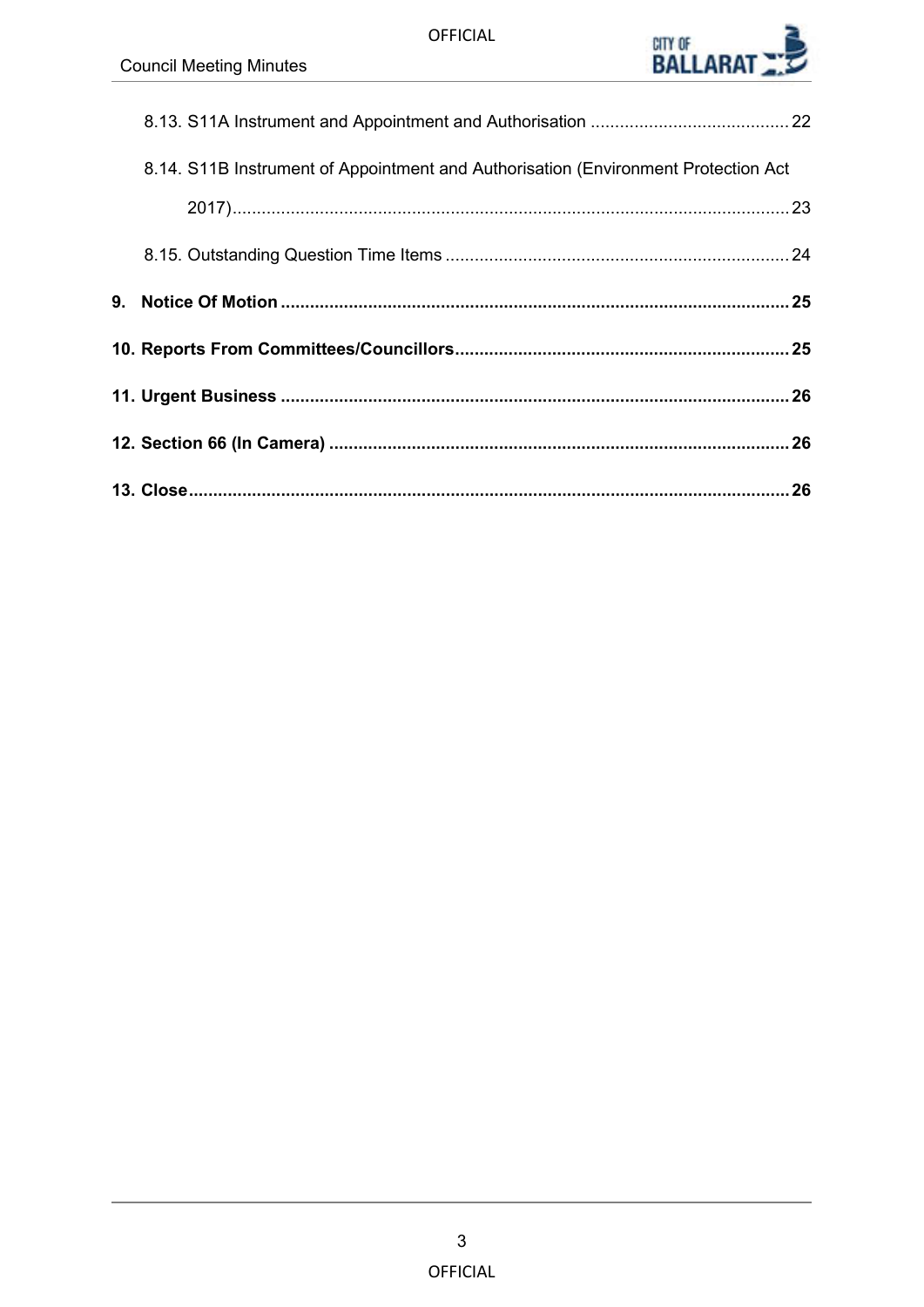

## <span id="page-3-0"></span>**1. OPENING DECLARATION**

| <b>Councillors:</b> | "We, the Councillors of the City of Ballarat, declare that we will<br>carry out our duties in the best interests of the community, and<br>through collective leadership will maintain the highest standards of<br>good governance." |
|---------------------|-------------------------------------------------------------------------------------------------------------------------------------------------------------------------------------------------------------------------------------|
|                     |                                                                                                                                                                                                                                     |

**Mayor:** *"I respectfully acknowledge the Wadawurrung and Dja Dja Wurrung People, the traditional custodians of the land, and I would like to welcome members of the public in the gallery."*

## **2. APOLOGIES FOR ABSENCE**

## **2.1 Present**

Mayor Cr Daniel Moloney Cr Ben Taylor Cr Samantha McIntosh Cr Belinda Coates Cr Mark Harris Cr Des Hudson Cr Amy Johnson Cr Peter Eddy Cr Tracey Hargreaves

Mr Evan King- Chief Executive Officer Ms Bridget Wetherall - Director Infrastructure and Environment Mr Matthew Wilson - Director Community Wellbeing Mr John Hausler - Director Corporate Services Ms Natalie Robertson - Director Development and Growth Mr Cameron Montgomery - Executive Manager Governance and Risk

## **3. DISCLOSURE OF INTEREST**

Nil

## **4. MATTERS ARISING FROM THE MINUTES**

Nil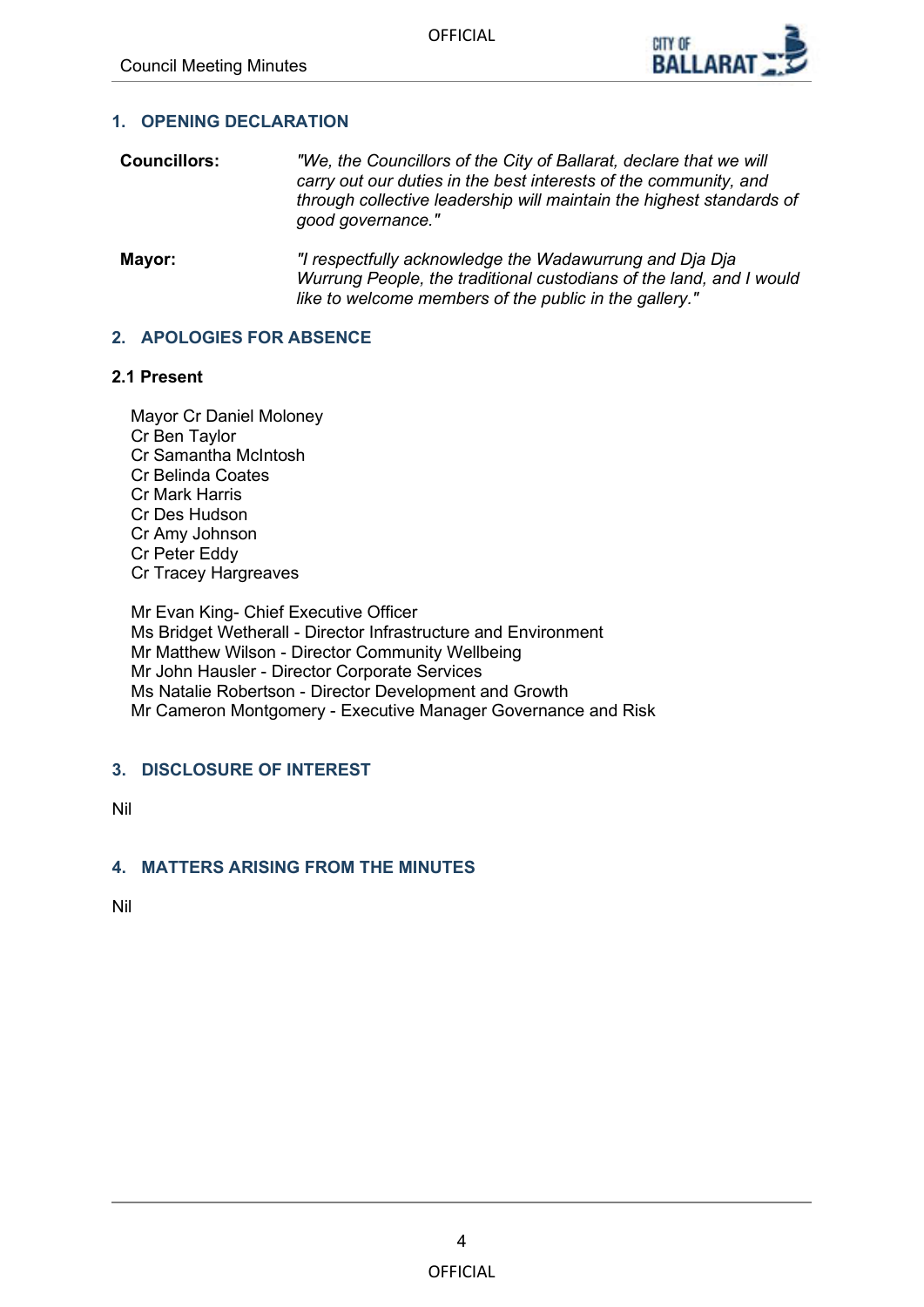

## <span id="page-4-0"></span>**5. CONFIRMATION OF MINUTES**

## **RESOLUTION:**

**That the Minutes of the Council Meeting on 25 August 2021 as circulated be confirmed.**

**Moved: Cr Mark Harris CARRIED Seconded: Cr Belinda Coates (R183/21)**

## **6. PUBLIC QUESTION TIME**

## **QT46/21 - Philippe Fernandez**

## **Question**

With no access between Wendouree Station and Gregory St West; a commuter from Ballarat's southwest has their trip to the station increased by approximately 500 meters. Being faced with this 500m "detour" morning and night; unnecessarily drains the enthusiasm and ability of a commuter to walk or cycle to the station. Given the Wendouree Masterplan was adopted by council in October 2019, when can residents expect Gregory St West access to the station to be provided?

## **Answer**

Natalie Robertson, Director Development and Growth responded that City of Ballarat is strongly supportive of direct platform access on the southern side of Wendouree Station and strongly advocated to the State Government for this to be included in the scope of works when the Wendouree Station was upgraded to add the second platform in recent years. However, this was ultimately not funded as part of those works.

City of Ballarat prepared the Wendouree Station Precinct Master Plan to help guide future investments into the area and to be proactive for improved access to the station, however unfortunately the land required to access the southern platform is owned by VicTrack, and the design of the station upgrade is the responsibility of Department of Transport, in conjunction with V-Line. City of Ballarat has an advocacy role to play on behalf of the community but does not control the site.

We continue to advocate on a number of transport opportunities for Ballarat, including Disability Discrimination Act Compliance at Ballarat Station and an overhaul of the bus network, and as part of those discussions will be pleased to continue to advocate strongly for direct access to Wendouree Station from the southern side.

## **QT47/21 - Bruce Crawford**

## **Question**

I am aware that tonight you will be discussing the future of the Fireworks celebration in Ballarat. I am concerned that you are not considering what most of the community feel about this event being moved from Australia Day, or at least postponing your decision pending community consultation. It is apparent that only a small cross section of Ballarat residents have had an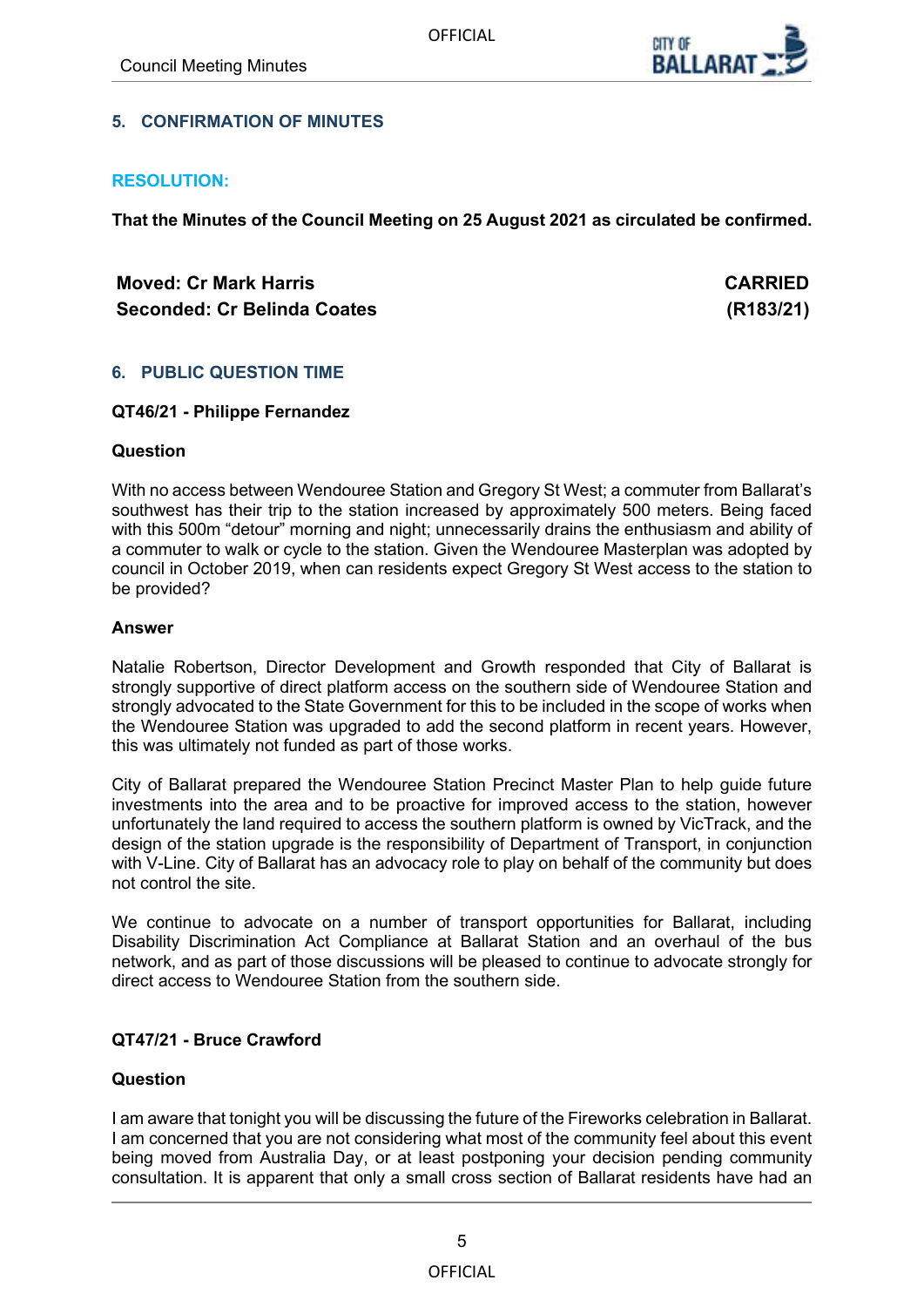

opportunity to have any input. It seems that you are more concerned with debating subjects that seem inappropriate for a local Council, and of little interest to most. We have topics in need of urgent attention, based around Roads, Rates and Rubbish (and the effect of a pandemic) that are a big concern to many.

I am aware that I can ask two questions, I only have one.

Will our Councillors base your decision on a community preference regarding future fireworks events?

#### **Answer**

Matthew Wilson, Director Community Wellbeing responded that Council opened a survey on Council's MySay website from 12 July to 29 July 2021 seeking community feedback on a range of questions relating to the matter before Council tonight. The report presents an assessment of the community feedback in that survey and includes options and a recommendation for Council to consider in resolving the matter.

## **QT48/21 - Edith Fry**

## **Question**

Noting that the City of Ballarat declared a Climate Emergency in December 2018, and with respect to the The Sixth Assessment Report of the United Nations Intergovernmental Panel on Climate Change working group 1 report (the IPCC report) which gives the most up-to-date knowledge on climate change, its causes, potential impacts and response options:

To inform Councillors, officers and citizens of what this region is likely to face in the near future, and to create a guiding instrument for use when making significant decisions, will the City of Ballarat be preparing a response to the IPCC report?

#### **Answer**

Bridget Wetherall, Director Infrastructure and Environment responded that Council has adopted the Carbon Neutrality and 100% Renewables Action Plan 2019–2025. This plan also forms Council's Emissions Reduction Pledge under the Climate Change Act 2017. This relates mainly to our Corporate emissions, i.e. emissions directly from our business.

Council is about to commence the development of a Net Zero Community Emissions Target.

## **QT49/21 - Rebekah Isaacs**

## **Question**

Integra have had their planning application about Lucas Water Tank, once owned by a Bishop, commented on by Director Natalie Robertson. Director Robertson however has not commented on the status of another religiously-significant building and their planning application - Bishops Palace, which the FOI showed it is under review for permits. When will Director Robertson give an update on whether the Water Tank will be demolished, and the planning application status of Bishops Palace?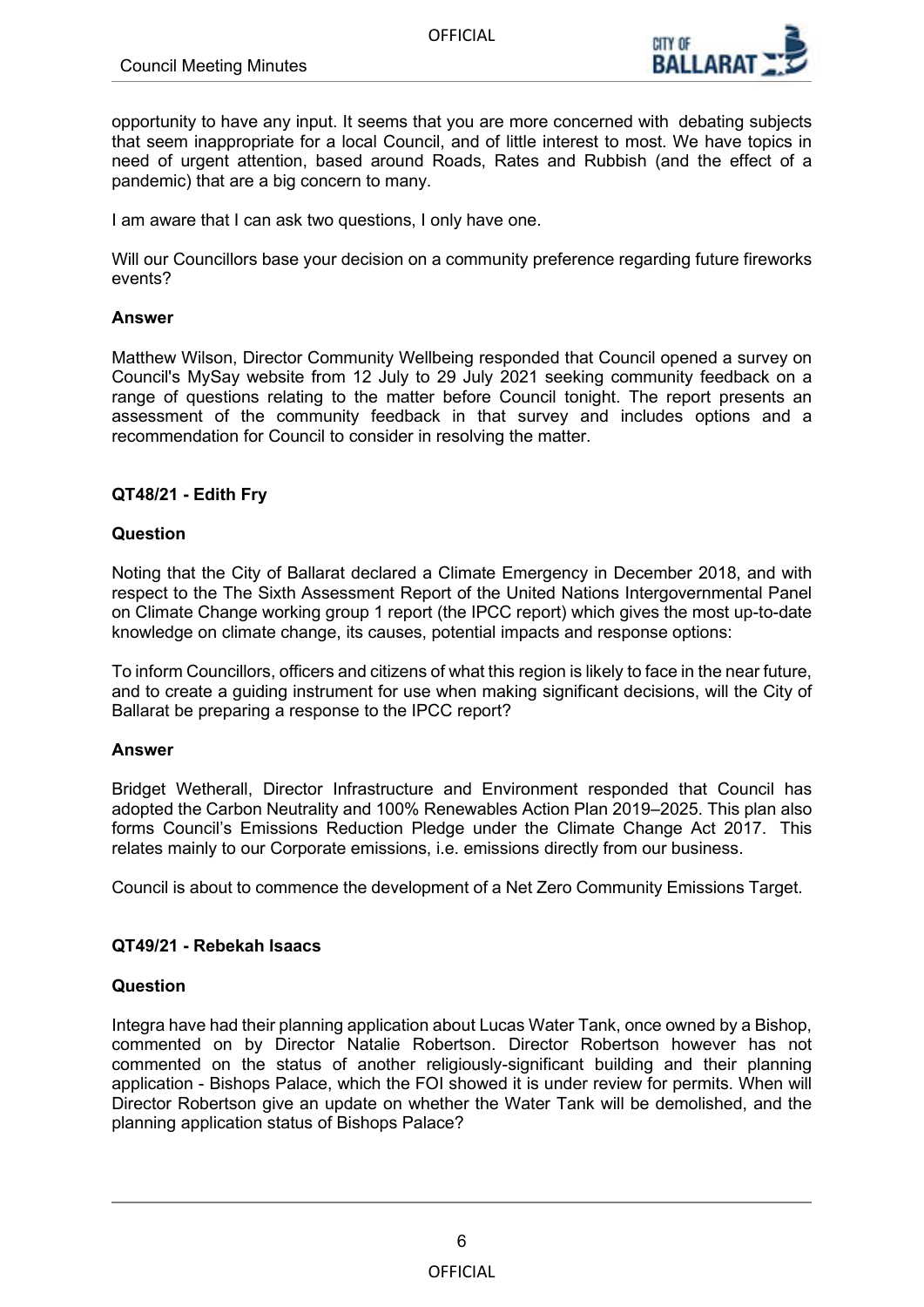

## **Answer**

Natalie Robertson, Director Development and Growth responded in regards to the Lucas Water Tank it is noted that this land forms part of the Alfredton West Precinct Structure Plan and was referred to and accepted by DEWLP. There are no heritage overlays in place to protect the brick water tank but there is no breach of a planning permit and there is no investigation underway by a planning enforcement act. The Proponent themselves is working with Council proactively on a suitable outcome for the water tank. Director Natalie Robertson confirmed that there is an active investigation underway in relation to Bishops Palace and any actions that may be required as a result of this investigation will ensue.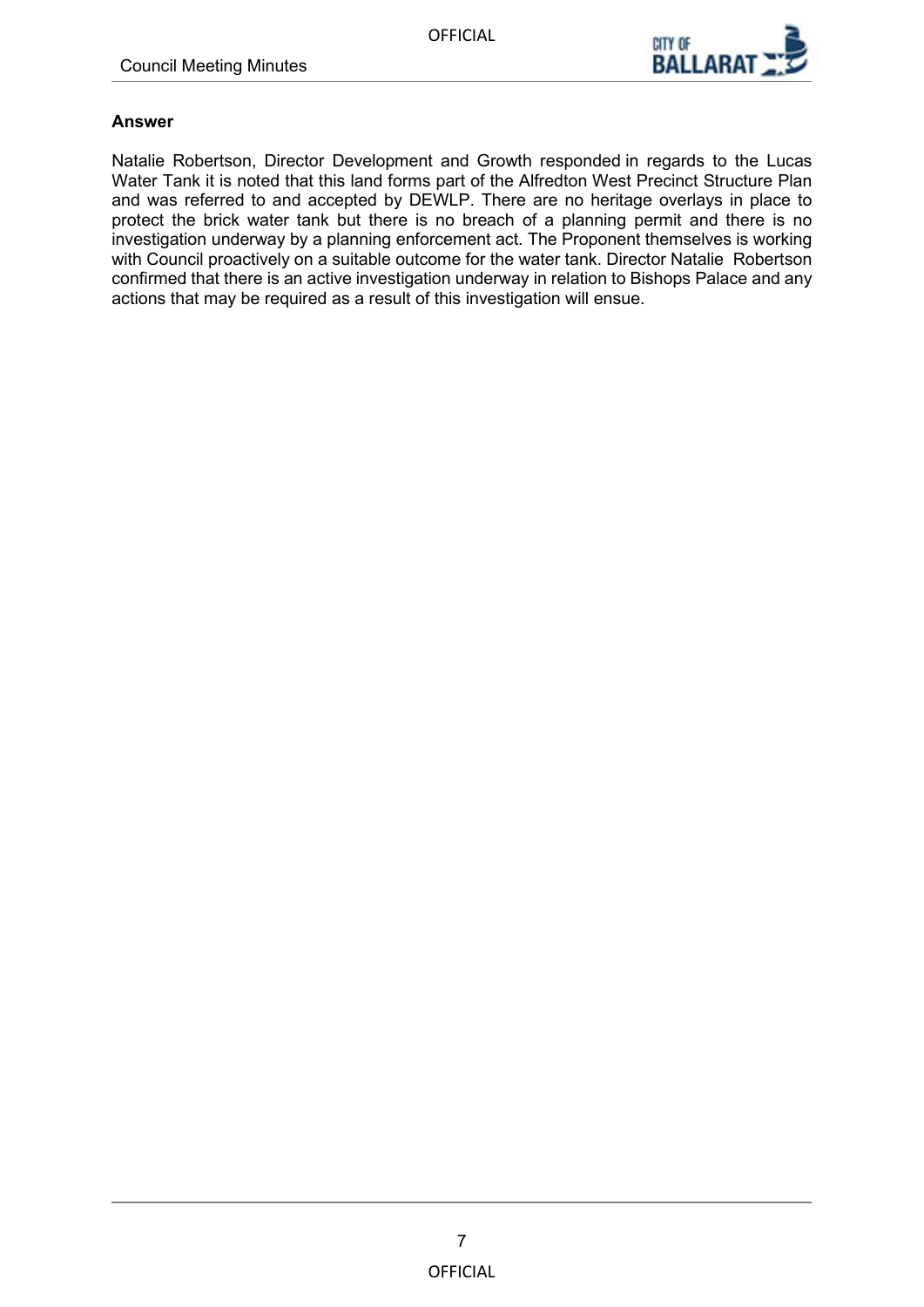

## <span id="page-7-0"></span>**7. CHIEF EXECUTIVE OFFICER REPORT**

## **7.1. CHIEF EXECUTIVE OFFICER REPORT**

**Division:** Executive Unit<br> **Director:** Evan King **Evan King Author/Position:** Evan King – Chief Executive Officer

### **PURPOSE**

1. The CEO's Operational Report highlights issues and outcomes affecting the organisation's performance as it delivers services and implements the Council's strategies and policy decisions.

#### **RESOLUTION:**

**That Council:**

**Receive and note the CEO's Operational Report.**

**Moved: Cr Samantha McIntosh CARRIED Seconded: Cr Belinda Coates (R184/21)**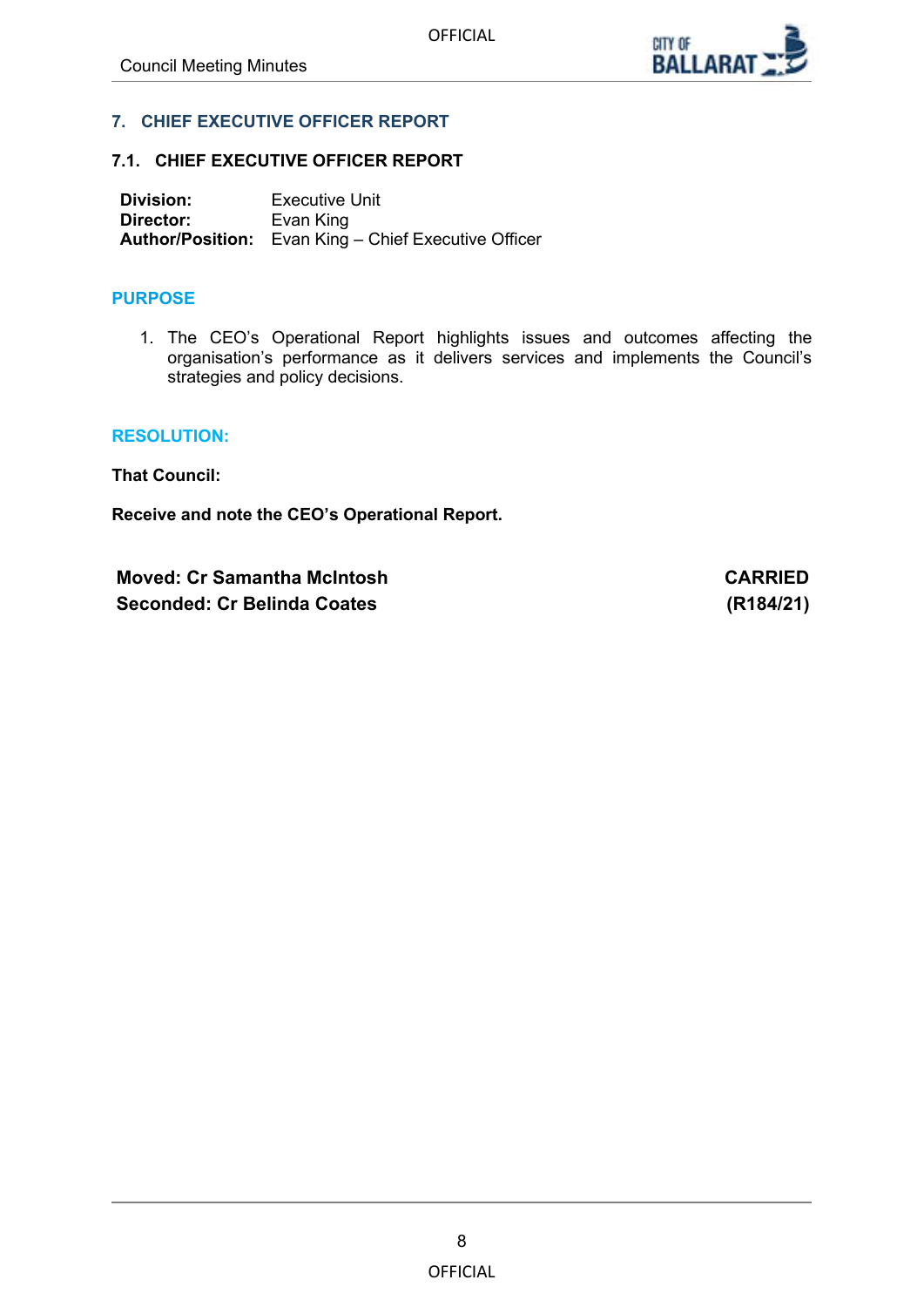

## <span id="page-8-0"></span>**8. OFFICER REPORTS**

## **8.2. CBD REDEVELOPMENT SITES - INVESTMENT PATHWAY**

| <b>Division:</b> | Development and Growth                                                |
|------------------|-----------------------------------------------------------------------|
| Director:        | Natalie Robertson                                                     |
|                  | <b>Author/Position:</b> James Guy - Executive Manager Economic Growth |

A public representation was read out by Cameron Montgomery, Executive Manager Governance and Risk on behalf of Bridge Mall Business Association.

## **PURPOSE**

- 1. To outline the scope and focus of Stage 2 implementation of the Bakery Hill and Bridge Mall Urban Renewal Plan, particularly the role City of Ballarat can play to accelerate private sector investment in the Ballarat CBD.
- 2. To seek endorsement to pursue a commercial pathway for the development of two key strategic sites within the Bakery Hill Precinct (the Precinct); 5 Peel Street South and 28-32 Peel Street North as catalyst sites for positive change.

## **RESOLUTION:**

**That Council:**

- **1. Note the measures being pursued as part of Stage 2 implementation of the** *Bakery Hill and Bridge Mall Urban Renewal Plan* **(2019), focused on enabling, supporting and acting as a catalyst to stimulate private investment in the Ballarat CBD.**
- **2. Through a commercial process seek to leverage strategic land parcels for greater community benefit, specifically implementation of the vision and aspirations of the Bakery Hill and Bridge Mall Urban Renewal Plan and other community and investment priorities.**
- **3. Instruct Council Officers to develop and pursue a commercial process which explores development opportunities and potential development partners for Council owned properties at 5 Peel Street South and 28-32 Peel Street North in the heart of the Ballarat CBD.**
- **4. Note a separate report will be brought back to Council following an initial market testing phase which will clarify the specific opportunities available and consider at that time how best to proceed.**
- **5. Continue to work with Bridge Mall stakeholders and work through options that become available during the process.**

**Moved: Cr Ben Taylor CARRIED Seconded: Cr Peter Eddy (R185/21)**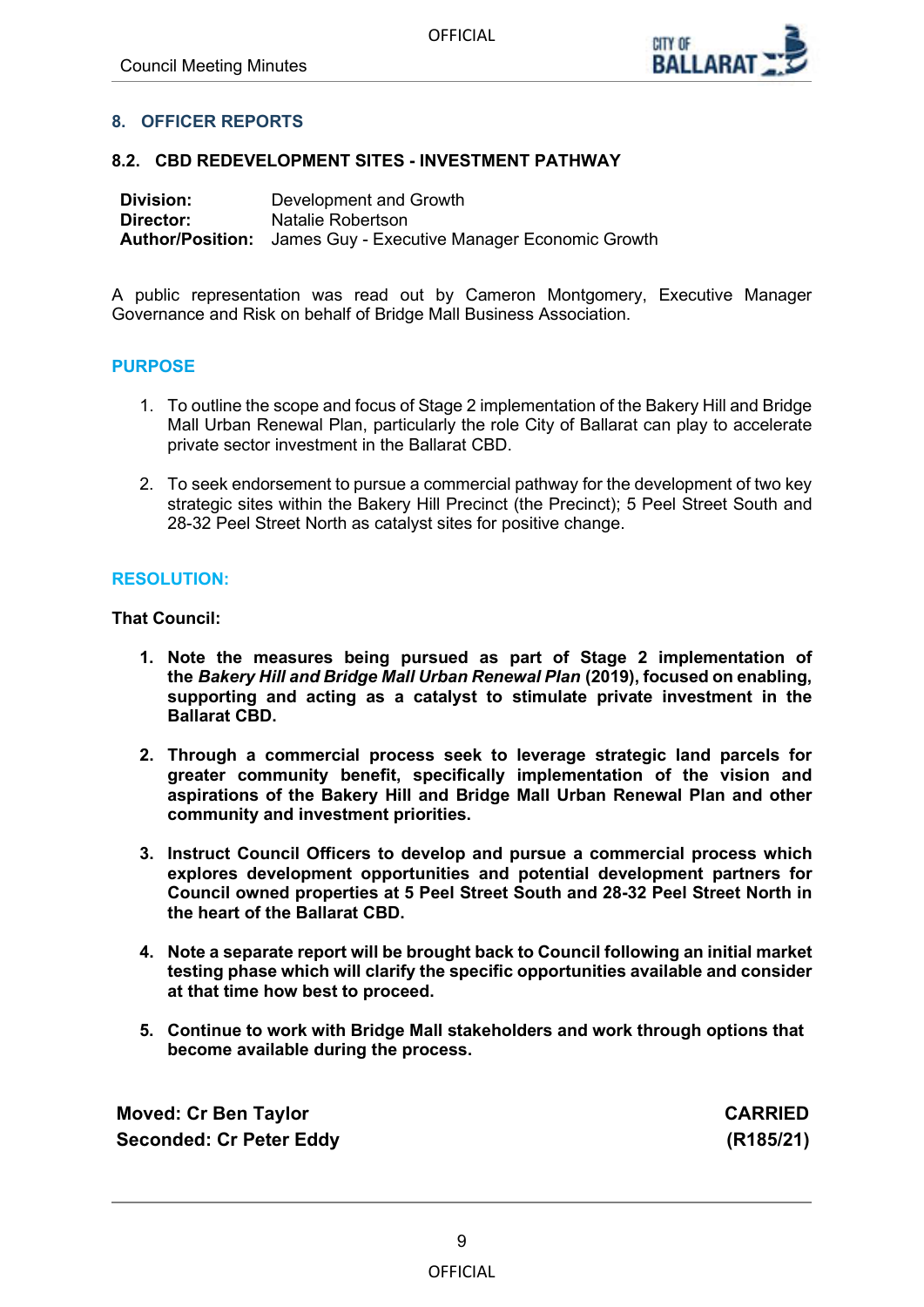

## <span id="page-9-0"></span>**8.1. CREATIVE CITY STRATEGY REPORT CARD**

| Division: | <b>Community Wellbeing</b>                                     |
|-----------|----------------------------------------------------------------|
| Director: | Matthew Wilson                                                 |
|           | <b>Author/Position:</b> Tara Poole – Coordinator Creative City |

## **PURPOSE**

- 1. The purpose of the Creative City Strategy is to direct and support efforts to position Ballarat as a significant centre for creativity. It achieves this by stepping out how best to assist in the incubation, establishment and sustainability of Ballarat's creative individuals and the various creative sectors, ensuring we help unleash our collective full potential.
- 2. A detailed Report Card tracking the actions and outcomes of the Strategy for 2020 has now been finalised for Council to note. Based on the language and structure of the Strategy, the report card reflects the progress made by officers on the implementation of the Strategy.

#### **RESOLUTION:**

**That Council:**

- **1. Note the 2020 Report Card detailing the progress on the implementation of the Creative City Strategy.**
- **2. Acknowledge the progress and achievements of Council toward embedding creative thought and action at the heart of our city operations.**

<span id="page-9-1"></span>**Moved: Cr Samantha McIntosh CARRIED Seconded: Cr Belinda Coates (R186/21)**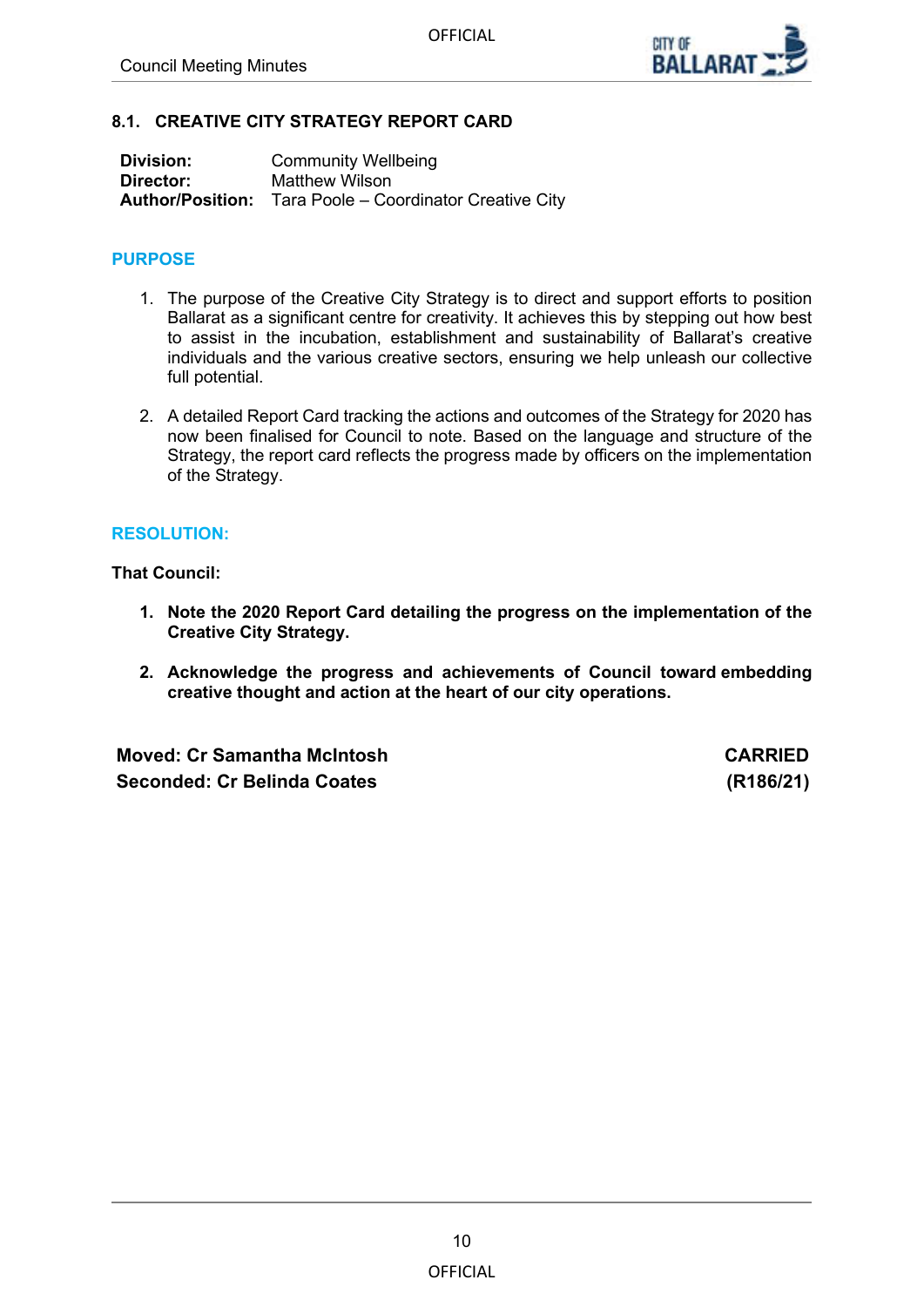## <span id="page-10-0"></span>**8.3. TENDER NO 2021/22-030 BALLARAT REGIONAL LANDFILL OPERATIONAL SERVICE**

**Division:** Infrastructure and Environment<br> **Director:** Rridget Wetherall **Bridget Wetherall Author/Position:** Nic Benyon – Acting Landfill Manager

## **PURPOSE**

- 1. To award Contract 2021/22-030 Operational Management of Ballarat Regional Landfill.
- 2. This Contract is for the provision of all necessary expertise, labour, plant, transport, vehicles, equipment, supervision, management, and materials necessary to satisfactorily undertake the Landfill Operations detailed in this Specification to achieve the prescribed objectives and deliver against the performance measures.

## **RESOLUTION:**

**That Council:**

- **1. Resolves to enter into Contract 2021/22-030 for the Operational Management of Ballarat Regional Landfill with Cleanaway Pty Ltd for the tendered price of:**
	- **a) \$1,387,519 (ex GST) for the initial 8-month period (Nov 2021 to June 2022), and**
	- **b) a Tonnage rate of \$29.73 per tonne (ex GST) for the remaining three years (1 July 2022 to 30 June 2025), annually adjusted for CPI, totalling \$7,135,200.**
- **2. Note the provision of two one-year extension options, at Council's sole discretion.**
- **3. Delegate to the Chief Executive Officer the authority to execute the associated contract on behalf of Council.**

**Moved: Cr Amy Johnson CARRIED Seconded: Cr Belinda Coates (R187/21)**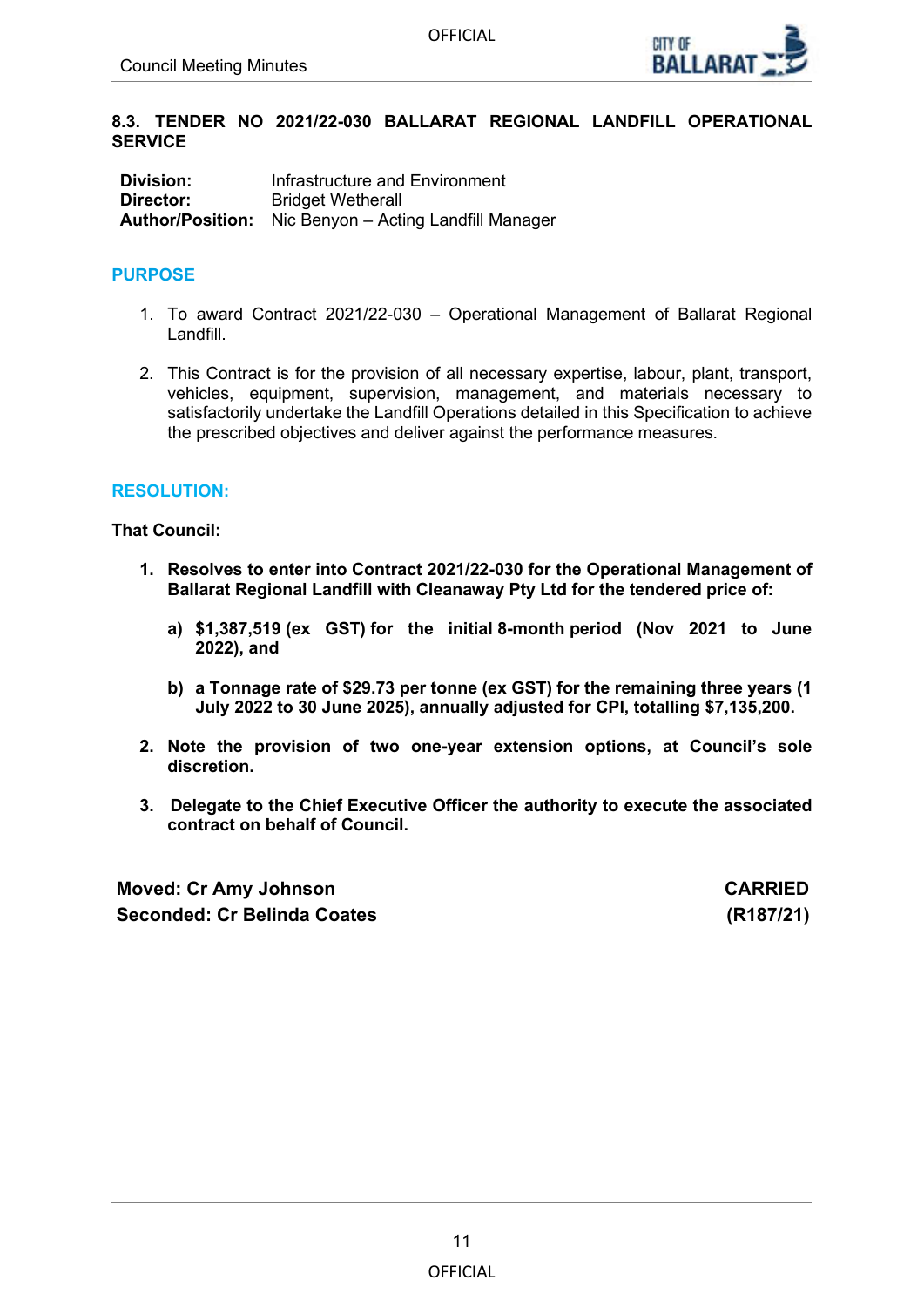

## <span id="page-11-0"></span>**8.4. FIREWORKS EVENT OPTIONS**

| Division: | <b>Community Wellbeing</b>                                                   |
|-----------|------------------------------------------------------------------------------|
| Director: | Matthew Wilson                                                               |
|           | <b>Author/Position:</b> Jeff Johnson – Executive Manager Events and the Arts |

A public representation was heard by Heather Lewis who was dialed into the virtual meeting.

## **PURPOSE**

1. Provide a recommendation for the format and scheduling of the annual fireworks display, incorporating the results from the community survey conducted through Council's My Say public consultation platform.

## **RESOLUTION:**

**That Council:**

**1. Continue providing the fireworks in its current format, to be scheduled during the annual Summer Sundays program of events.**

**Moved: Cr Tracey Hargreaves CARRIED Seconded: Cr Amy Johnson (R188/21)**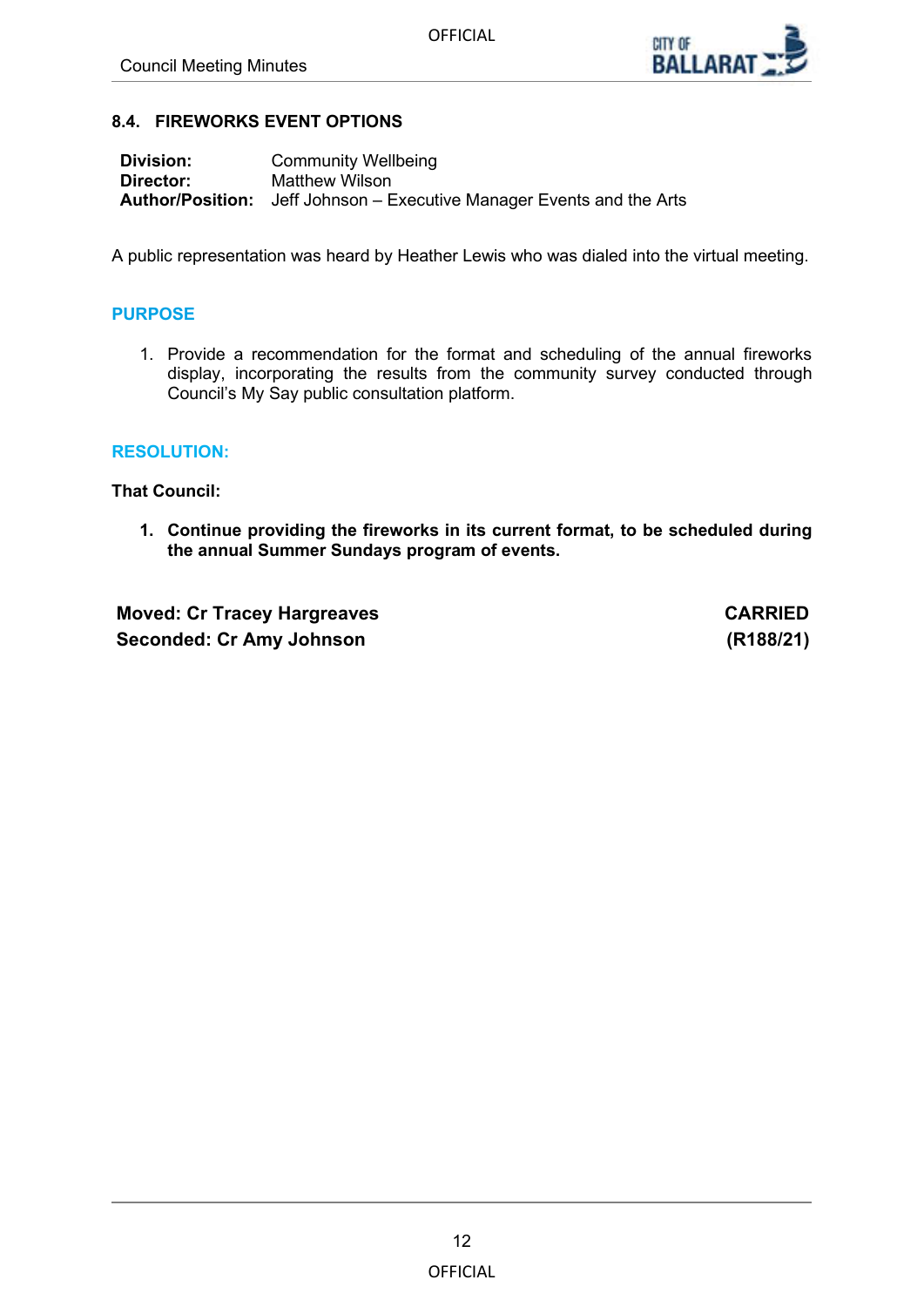

## <span id="page-12-0"></span>**8.5. GRANTS ANNUAL REPORT**

| <b>Division:</b> | <b>Community Wellbeing</b>                                                    |
|------------------|-------------------------------------------------------------------------------|
| Director:        | Matthew Wilson                                                                |
|                  | <b>Author/Position:</b> Pete Appleton – Executive Manager Engaged Communities |

## **PURPOSE**

1. To provide a report to Council on the outcomes of the City of Ballarat's three (3) grant programs in 2020/2021.

## **RESOLUTION:**

**That Council:**

**1. Note the Report outlining the delivery and outcomes of Council's grant programs in 2020/2021.**

**Moved: Cr Des Hudson CARRIED Seconded: Cr Mark Harris (R189/21)**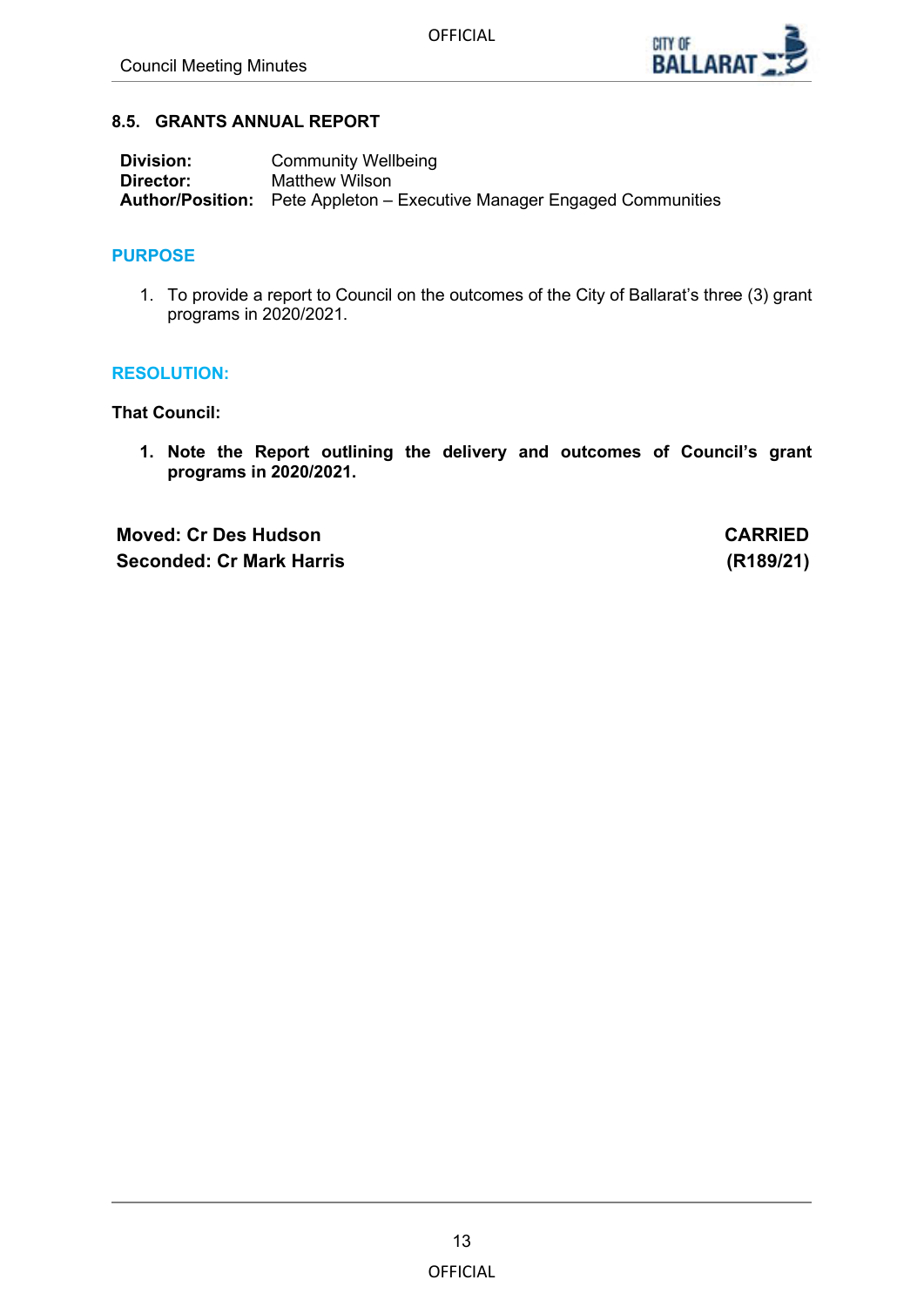

## <span id="page-13-0"></span>**8.6. IN PRINCIPLE FINANCIAL REPORT AND PERFORMANCE STATEMENTS FOR YEAR ENDED 30 JUNE 2021**

**Division:** Corporate Services<br> **Director:** John Hausler **Director:** John Hausler **Author/Position:** Jason Clissold – Executive Manager Financial Services

## **PURPOSE**

- 1. To present the Annual Financial Report and Annual Performance Statement for the year ended 30 June 2021 (the Statements) to Council, for 'in principle' approval.
- 2. For Council to then authorise certification and submission of the Statements to the Victorian Auditor General's Office (VAGO).

## **RESOLUTION:**

**That Council:**

- **1. Approve the 2020/21 Annual Financial Report and Performance Statement in principle.**
- **2. Authorise the Chief Executive Officer to implement any non-material changes to the statements as recommended by the Auditor-General.**
- **3. Authorise the Mayor, Cr Moloney and Deputy Mayor, Cr Johnson to certify the 2020/21 Annual Financial Report and Performance Statement on behalf of Council, once any amendments or changes requested by the Victorian Auditor General have been made.**

**Moved: Cr Mark Harris CARRIED Seconded: Cr Ben Taylor (R190/21)**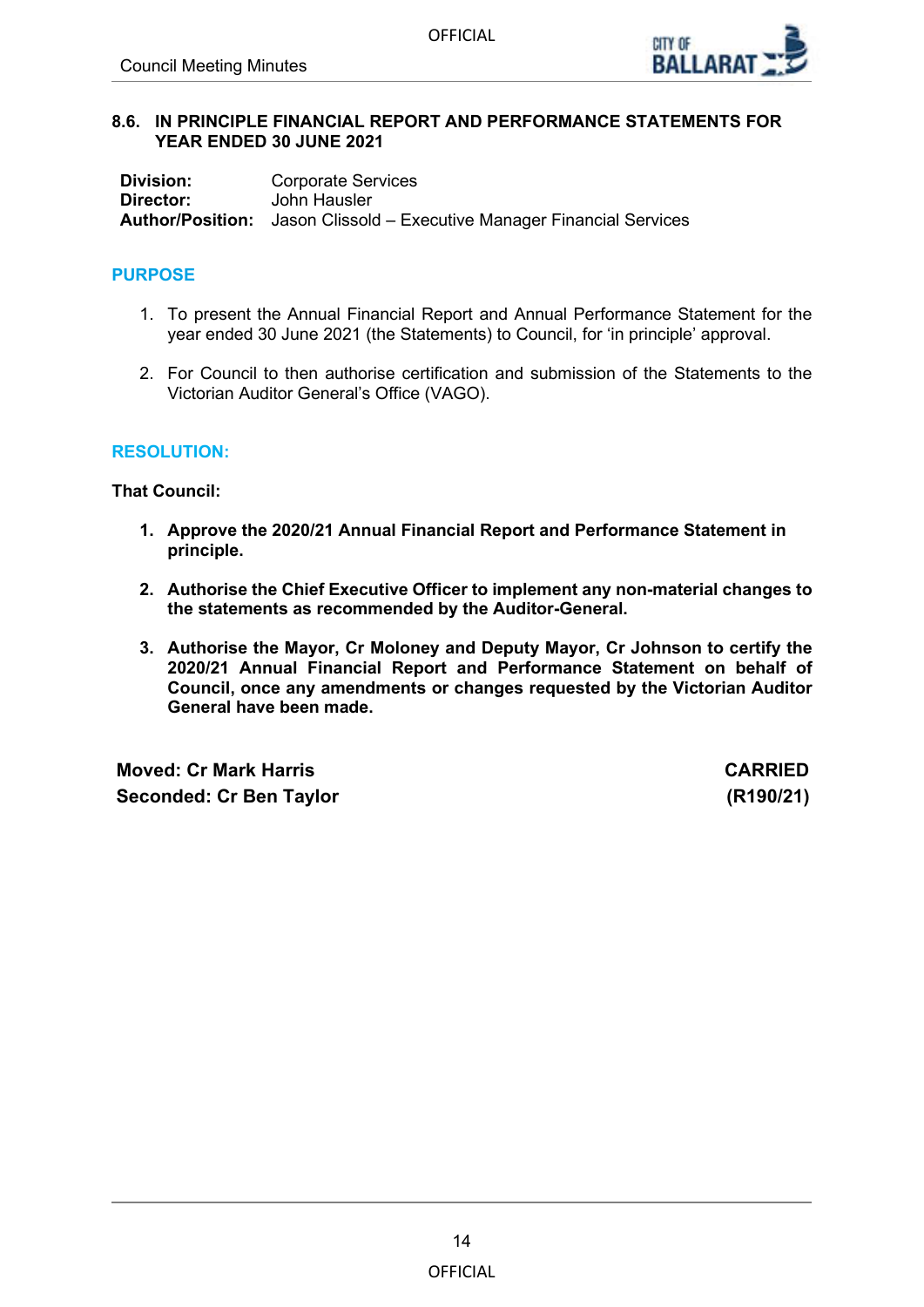

## <span id="page-14-0"></span>**8.7. RECOMMENDED BUDGET CARRYOVERS 2020/21**

| Division: | <b>Corporate Services</b>                                                     |
|-----------|-------------------------------------------------------------------------------|
| Director: | John Hausler                                                                  |
|           | <b>Author/Position:</b> Jason Clissold – Executive Manager Financial Services |

## **PURPOSE**

- 1. This report sets out those items that are required to be carried forward to the 2021/22 Budget from the previous financial year due to grants being received in advance, additional unbudgeted grants received and unfinished projects as at 30 June 2021.
- 2. In addition, it identifies the \$1.309 million required for Council's 2021/22 Business and Community Support Program that will be funded from under expenditure in 2020/21.
- 3. This report incorporates two lists of carried forward requests Capital Works net carryovers (Attachment A) and Operating net carryovers (Attachment B). It should be noted that these lists provide the recommended net adjustment for each project i.e. some projects require the budgeted revenue and expenditure to be adjusted to reflect the timing issues associated with the receipt, payment and accounting requirements of funds.

## **RESOLUTION:**

## **That Council**

- **1. Approve the addition of \$2.045 million as a Capital adjustment to the 2021/22 Budget to fund carryover (existing capital projects and activities commenced in the 2020/21 financial year), and \$18.525 million in new revenue funded capital projects in line with the attached listing of projects.**
- **2. Approve the addition of \$1.806 million as an Operating Carryover to the 2021/22 Budget to fund existing programs and activities commenced in the 2020/21 financial year, in line with the attached listing of projects.**
- **3. Approve the proposed accounting adjustments relating to carryovers and the early receipt of 2021/22 Federal Assistance Grants and inclusion of the Council approved Business and Community Support Package in the 2021/22 Operating budget.**

**Moved: Cr Des Hudson CARRIED Seconded: Cr Ben Taylor (R191/21)**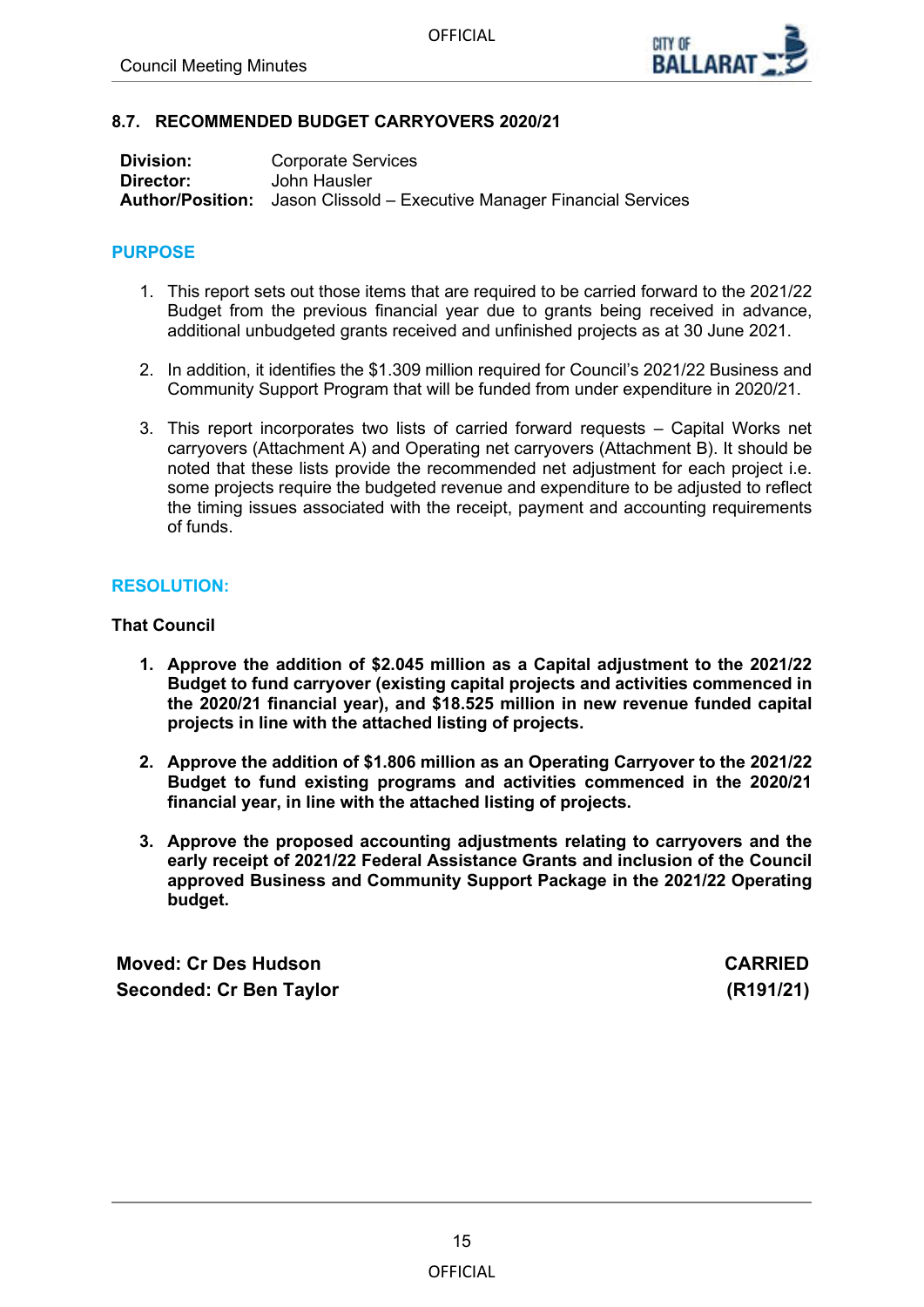

## <span id="page-15-0"></span>**8.8. ANNUAL COMMUNITY ENGAGEMENT REPORT**

| Division: | <b>Community Wellbeing</b>                                                    |
|-----------|-------------------------------------------------------------------------------|
| Director: | Matthew Wilson                                                                |
|           | <b>Author/Position:</b> Kate McCluskey - Co-ordinator Community Participation |

## **PURPOSE**

1. To provide a report to Council on community engagement activities undertaken in 2020/2021

## **RESOLUTION:**

**That Council:**

- **1. Note the City of Ballarat Annual Engagement Report 2020/21 in accordance with Section 3.4 of Council's Community Engagement Policy.**
- **2. Acknowledge the community engagement activity and achievements of Council toward increasing public participation in decision-making during this reporting period.**

**Moved: Cr Belinda Coates CARRIED Seconded: Cr Samantha McIntosh (R192/21)**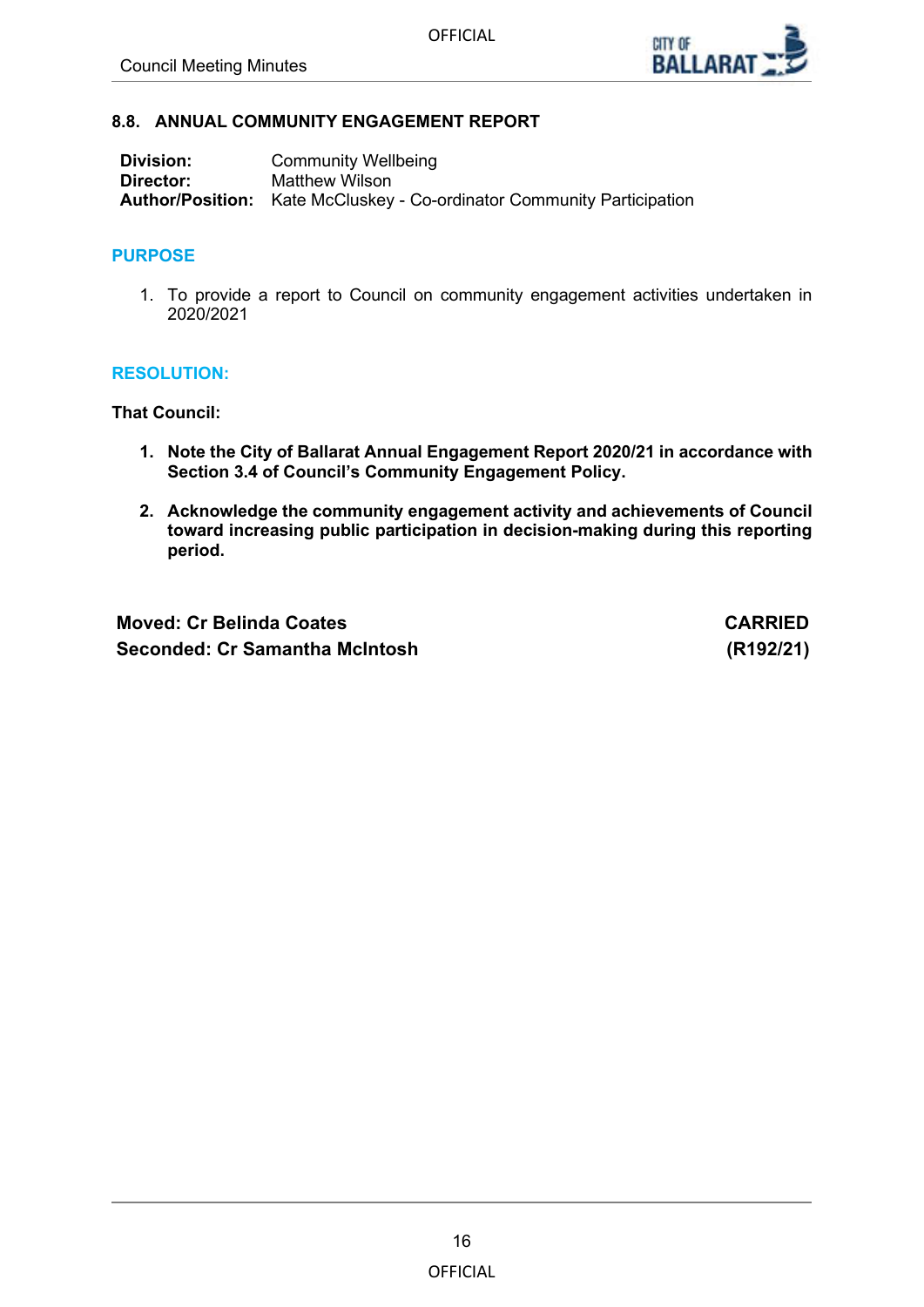

## <span id="page-16-0"></span>**8.9. COMMUNITY SATISFACTION SURVEY**

| Division: | Corporate Services                                                            |
|-----------|-------------------------------------------------------------------------------|
| Director: | John Hausler                                                                  |
|           | <b>Author/Position:</b> Darren Whitford – Acting Manager Business Improvement |

## **PURPOSE**

1. The purpose of this report is to present the 2021 Community Satisfaction Survey to Council.

## **RESOLUTION:**

**That Council:**

- **1. Note the Community Satisfaction Survey 2021; and**
- **2. Place the Survey report on Council's website for public viewing.**

| <b>Moved: Cr Ben Taylor</b>    | <b>CARRIED</b> |
|--------------------------------|----------------|
| Seconded: Cr Samantha McIntosh | (R193/21)      |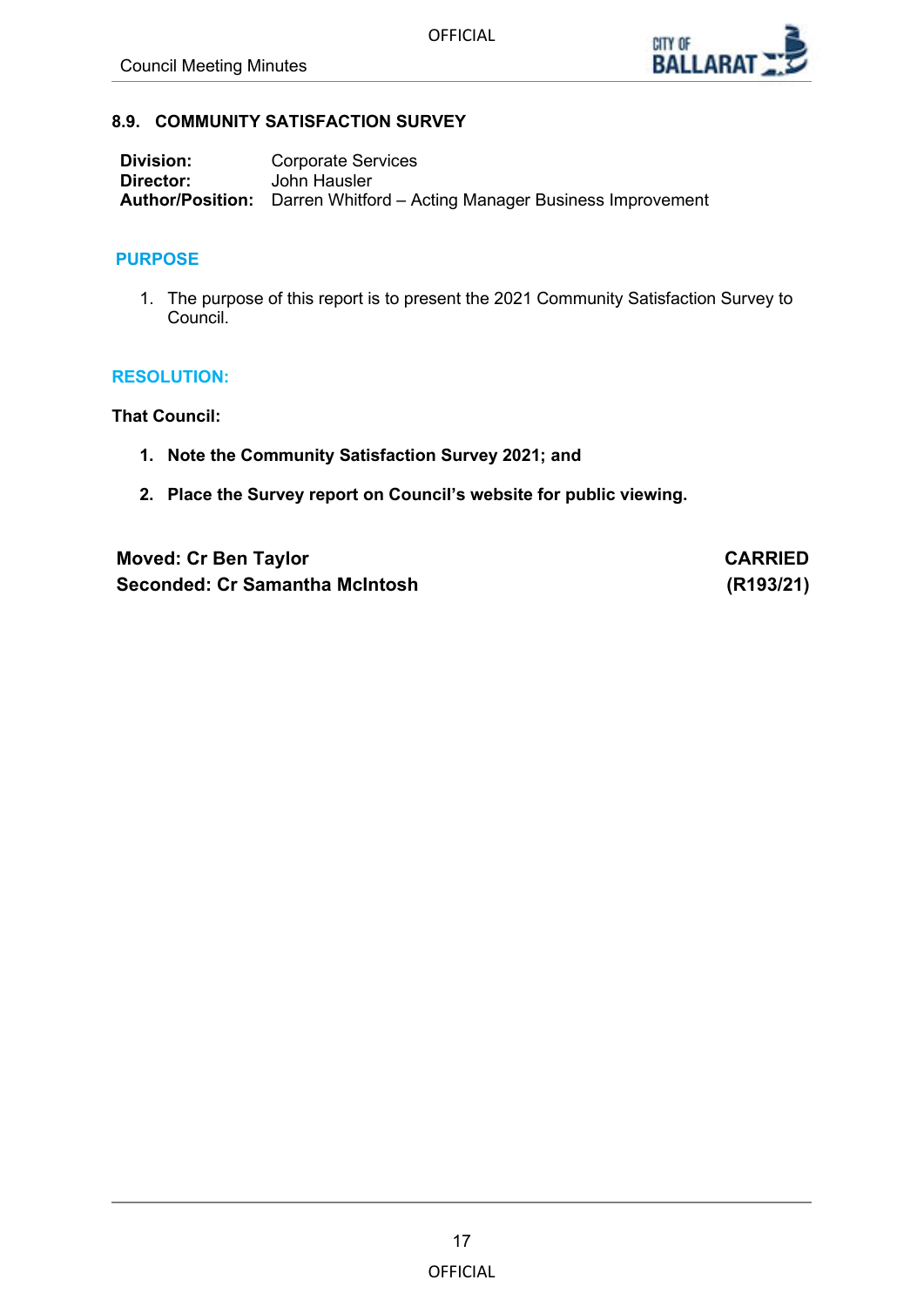

## <span id="page-17-0"></span>**8.10. TREATY ON THE PROHIBITION OF NUCLEAR WEAPONS**

| Division: | <b>Community Wellbeing</b>                                            |
|-----------|-----------------------------------------------------------------------|
| Director: | Matthew Wilson                                                        |
|           | <b>Author/Position:</b> Matthew Wilson – Director Community Wellbeing |

A public representation was read out by a Cameron Montgomery, Executive Manager Governance and Risk on behalf of Terry Byrne.

## **PURPOSE**

1. To respond to Resolution R177/21 adopted at the 25 August 2021 Meeting of Council which states the following,

#### That Council:

Request a report to 22 September 2021 Council Meeting noting the Australian Local Government Association's support of the Treaty on the Prohibition of Nuclear Weapons and write a letter of advocacy regarding that.

2. To provide a proposed letter of advocacy for Council consideration and endorsement.

## **MOTION:**

**That Council:**

- **1. Receive the report noting the Australian Local Government Association's (ALGA) unanimous resolution at the 2021 National Assembly which calls on the Federal Government to sign and ratify the UN Treaty for the Prohibition of Nuclear Weapons;**
- **2. Endorse the advocacy letter addressed to the ALGA attached;**
- **3. Note that Council is a member of Mayors for Peace network;**
- **4. Resolve to support the Treaty on the Prohibition of Nuclear Weapons, the first comprehensive ban on nuclear weapons;**
- **5. Write to the International Campaign to Abolish Nuclear Weapons to advise Council's support for the Treaty on the Prohibition of Nuclear Weapons;**
- **6. Write to the Prime Minister and the Foreign Minister urging them to sign and ratify the Treaty for the Prevention of Nuclear Weapons.**

**Moved: Cr Belinda Coates LOST Seconded: Cr Mark Harris**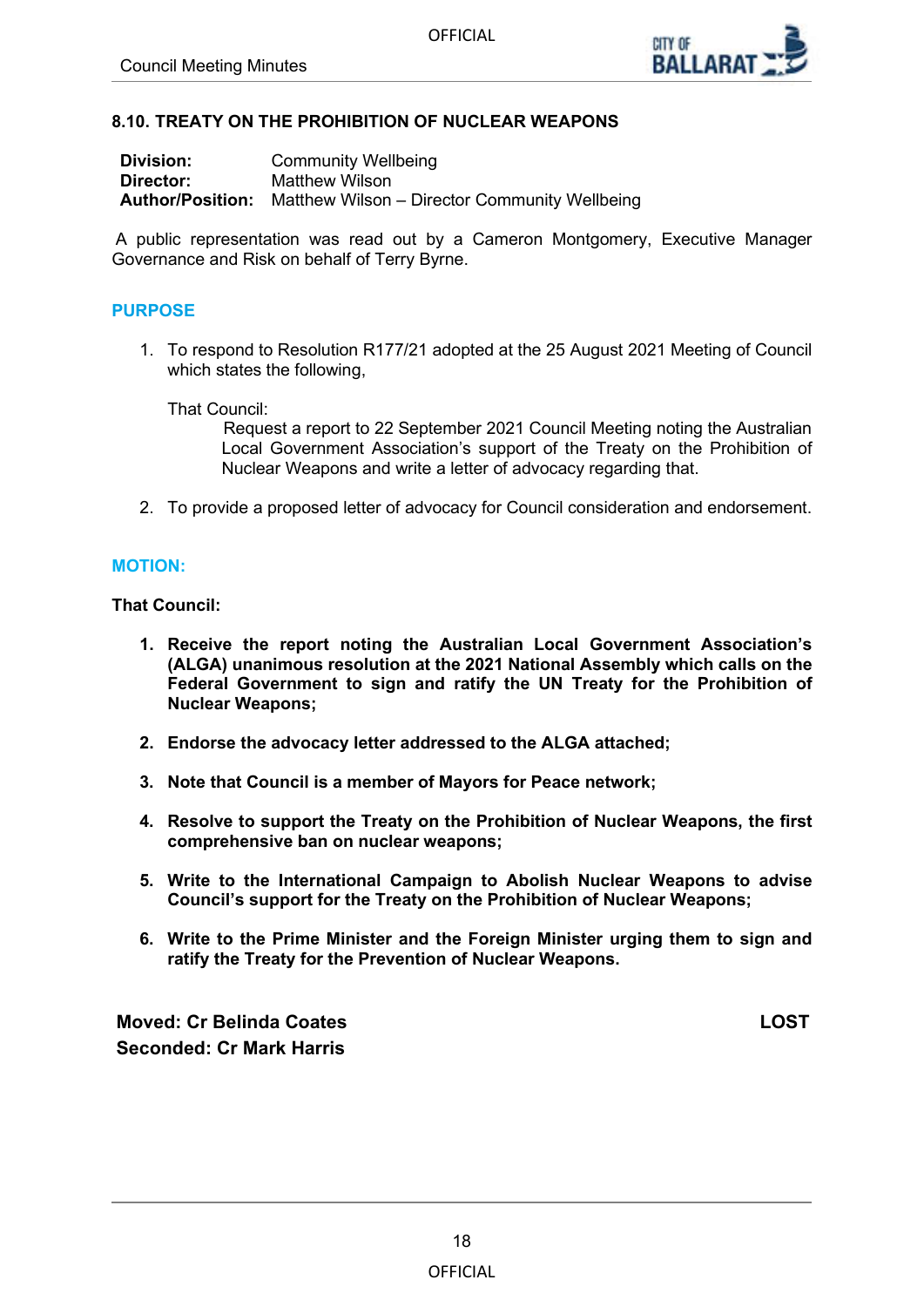

Upon being put to the meeting, the Motion was declared lost. Cr Coates called for a Division.

| For the Motion were Councillors: Cr Coates |
|--------------------------------------------|
| Cr Moloney                                 |
| Cr Harris                                  |
| Cr Eddy                                    |
|                                            |

**Against the Motion was:** Cr Johnson

Cr Taylor Cr Hargreaves Cr McIntosh Cr Hudson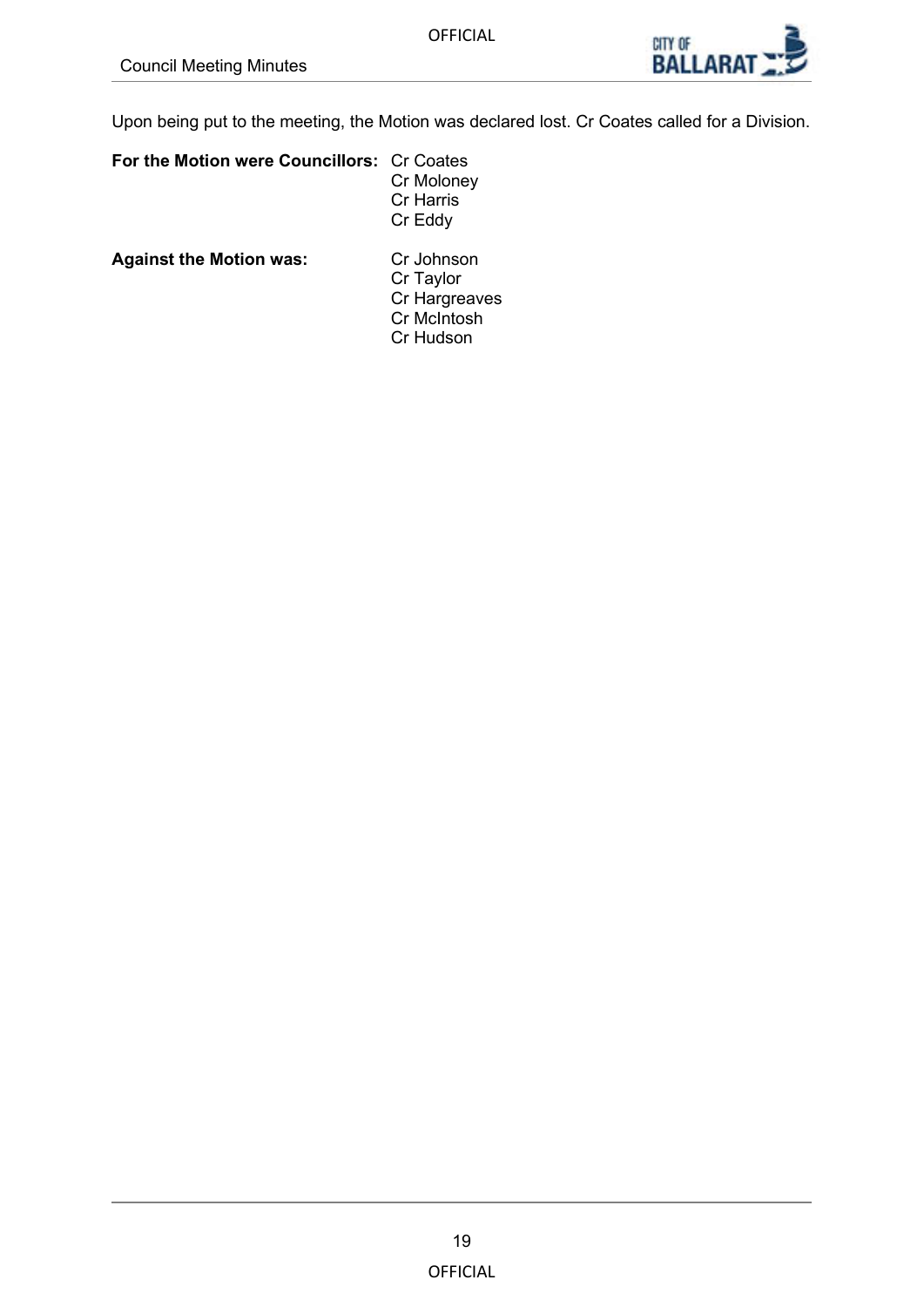

## <span id="page-19-0"></span>**8.11. DRAFT GOVERNANCE RULES**

| Division: | Executive Unit                                                                        |
|-----------|---------------------------------------------------------------------------------------|
| Director: | Evan King                                                                             |
|           | <b>Author/Position:</b> Cameron Montgomery – Executive Manager Governance<br>and Risk |

A public representation was read out by Cameron Montgomery, Executive Manager Governance and Risk on behalf of John Barnes.

#### **PURPOSE**

1. The purpose of the report is to present Council with an opportunity to amend the City of Ballarat Governance Rules and seek Council endorsement to release the revised Governance Rules on public exhibition and seek submissions for a period of 21 calendar days from 23 September 2021 to 14 October 2021.

## **MOTION:**

**That Council abandon the proposed changes to the Governance Rules.**

**Moved: Cr Samantha McIntosh LOST Seconded: Cr Mark Harris**

## **RESOLUTION:**

**That Council:**

- **1. Give public notice in accordance with section 55 of the** *Local Government Act 2020* **(the Act) of Council's intention to adopt, at a Council meeting to be held at 6.30pm on Wednesday 27 October 2021, the proposed Governance Rules in accordance with section 60 of the Act.**
- **2. Give public notice seeking submissions on the Governance Rules. Written public submissions will be accepted for 21 days ending 9:00am Thursday 14 October 2021.**
- **3. Give public notice that any person who wishes to be heard in support of a submission received by Council should indicate in the written submission that they wish to be heard. Any person requesting that they be heard in support of a submission is entitled to appear before a meeting of the Council either personally or by a person acting on their behalf at an Unscheduled Council meeting scheduled for Wednesday, 20 October 2021 at 6.30pm.**

**Moved: Cr Ben Taylor CARRIED Seconded: Cr Peter Eddy (R194/21)**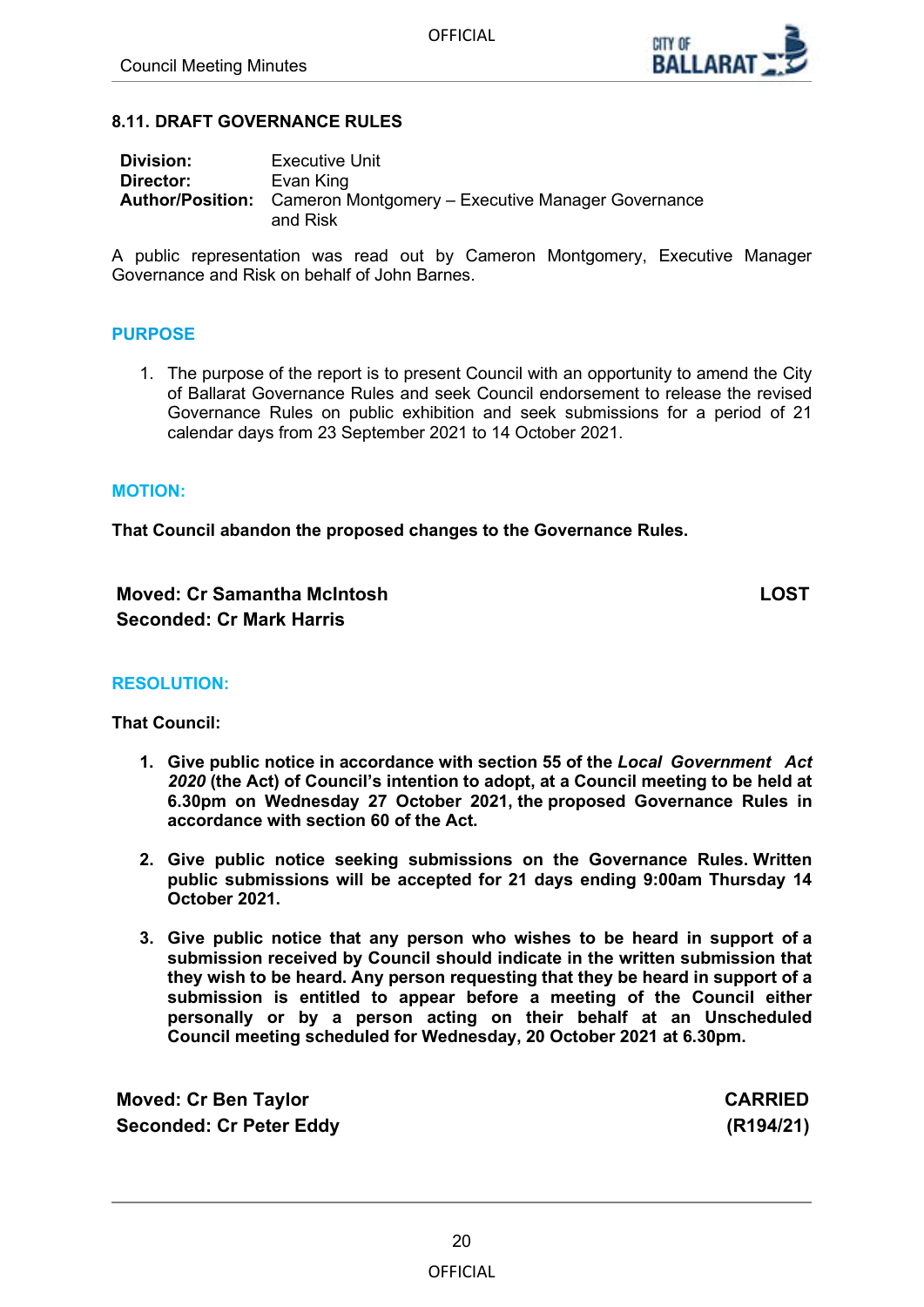

## <span id="page-20-0"></span>**8.12. CONTRACTS APPROVAL DELEGATED COMMITTEE MINUTES - 28 JULY AND 11 AUGUST 2021**

| <b>Division:</b> | <b>Corporate Services</b>                                                         |
|------------------|-----------------------------------------------------------------------------------|
| Director:        | John Hausler                                                                      |
|                  | <b>Author/Position:</b> Lorraine Sendall – Executive Assistant Director Corporate |
|                  | Services                                                                          |

## **PURPOSE**

1. The purpose of this report is to provide Council with copies of minutes of Council's Contracts Approval Delegated Committee in accordance with the adopted Terms of Reference. At the meetings of these Committees held on 28 July, 2021 and 11 August 2021 four contracts were approved by the Committee. This report provides a copy of the minutes of these meetings as well as detailing summary information in relation to these Contracts.

## **RESOLUTION:**

**That Council:**

- **1. Note, as per the** *Local Government Act 2020* **Section 66 that this matter is designated confidential.**
- **2. Receive the Contracts Approval Delegated Committee minutes of the meeting held on 28th July and 11th August, 2021.**

**Moved: Cr Ben Taylor CARRIED Seconded: Cr Tracey Hargreaves (R195/21)**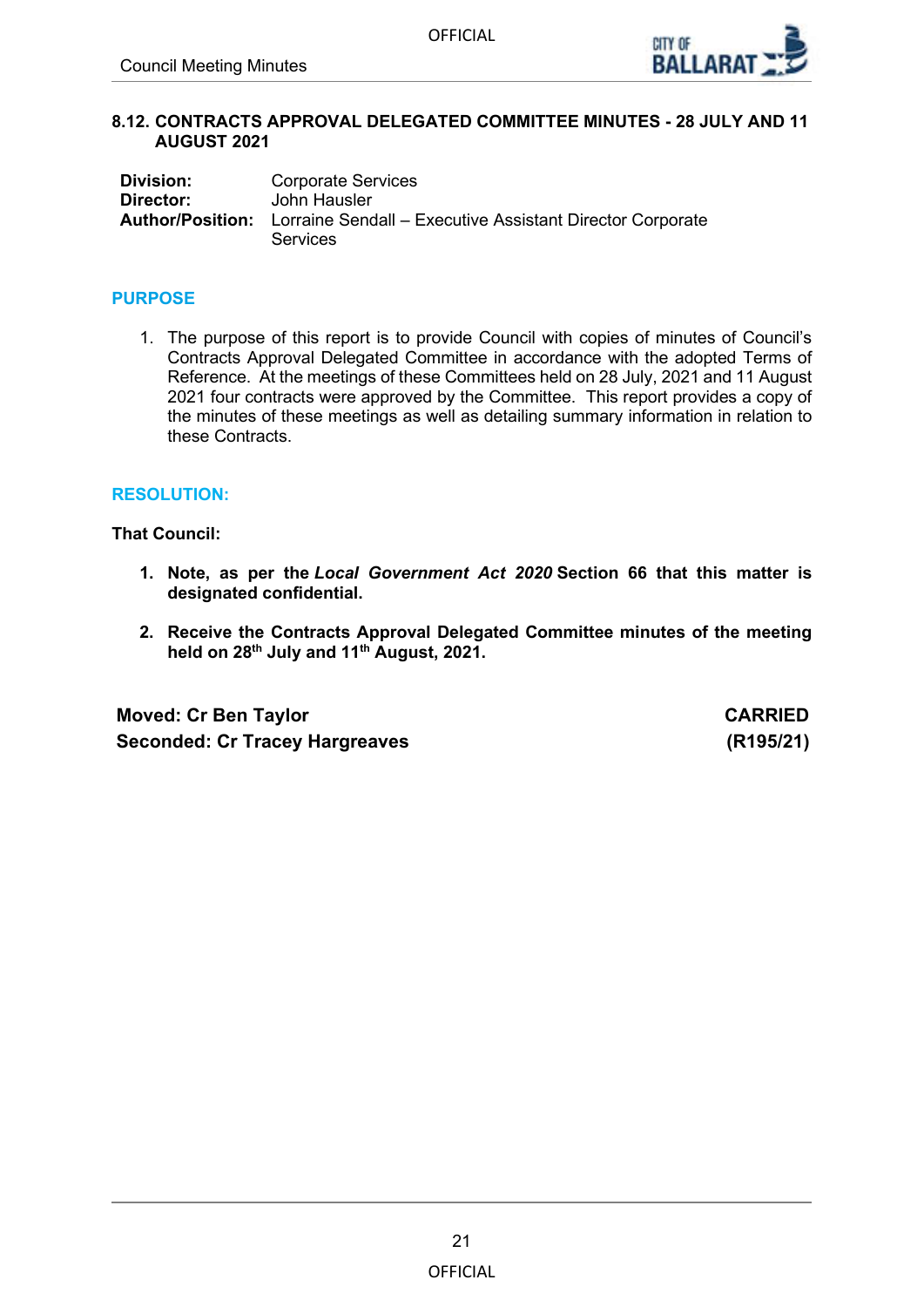

## <span id="page-21-0"></span>**8.13. S11A INSTRUMENT AND APPOINTMENT AND AUTHORISATION**

| Division: | Executive Unit                                                      |
|-----------|---------------------------------------------------------------------|
| Director: | Evan King                                                           |
|           | <b>Author/Position:</b> Sarah Anstis - Statutory Compliance Officer |

#### **PURPOSE**

- 1. The report is to endorse the S11A Instrument of Appointment and Authorisation under the *Planning and Environment Act 1987* for Suzanne Verdoorn.
- 2. The report is to also revoke the S11A Instrument of Appointment and Authorisation under the *Planning and Environment Act 1987* for Virginia McLeod.

## **RESOLUTION:**

**That Council:**

- **1. Exercise the powers conferred by s224 of the** *Local Government Act 1989* **(the Act) and the other legislation referred to in the attached instrument of appointment and authorisation (the instrument), and that;**
	- **a. Suzanne Verdoorn be appointed and authorised as set out in the instrument.**
	- **b. The instrument comes into force immediately the common seal of Council is affixed to the instrument and remains in force until Council determines to vary or revoke it.**
	- **c. The instrument be sealed.**
- **2. Revoke the S11A Instrument of Appointment and Authorisation** *(Planning and Environment Act 1987)* **for Virginia McLeod (R181/20).**

**Moved: Cr Ben Taylor CARRIED Seconded: Cr Mark Harris (R196/21)**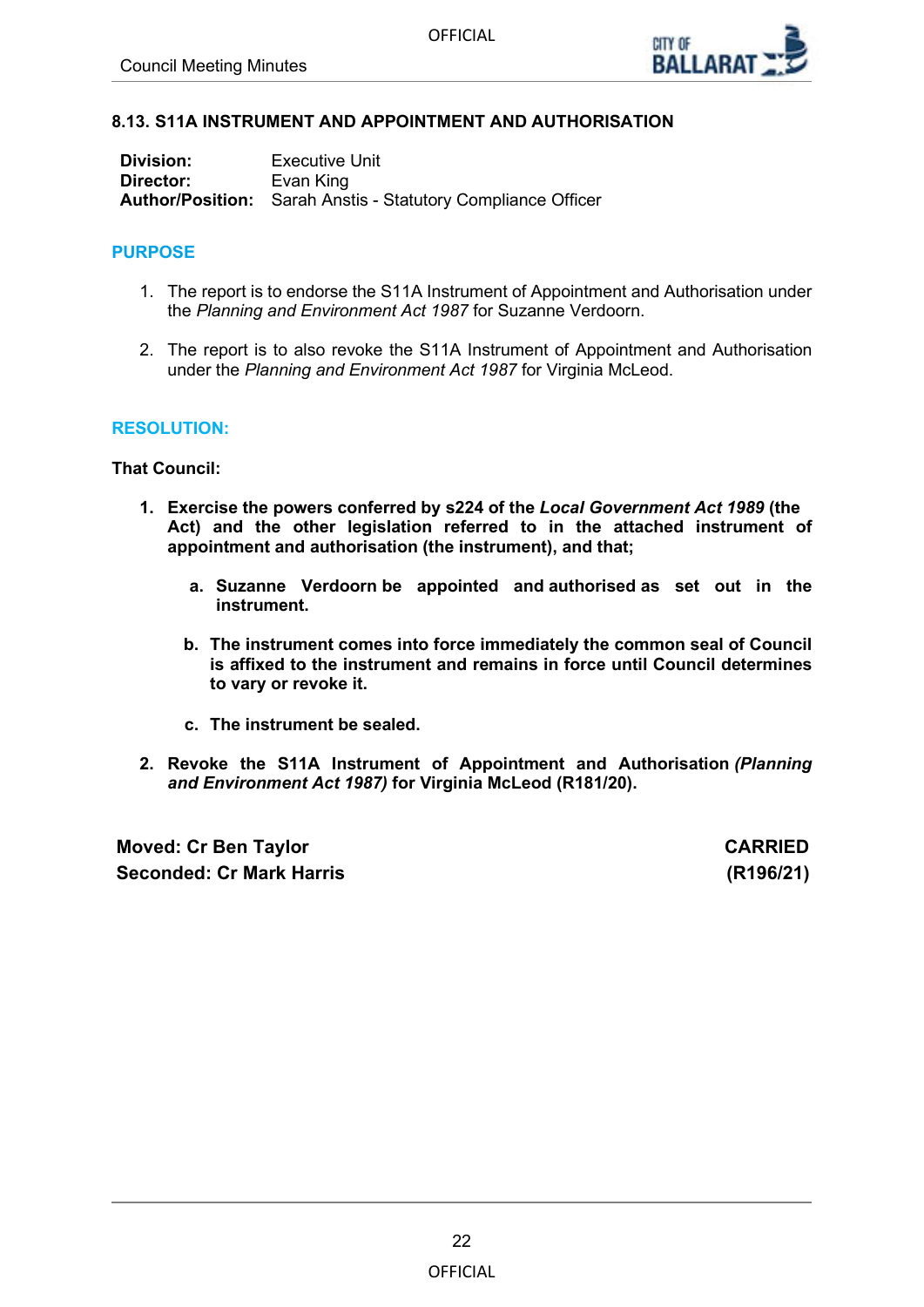

## <span id="page-22-0"></span>**8.14. S11B INSTRUMENT OF APPOINTMENT AND AUTHORISATION (ENVIRONMENT PROTECTION ACT 2017)**

**Division:** Executive Unit<br> **Director:** Evan King **Evan King Author/Position:** Sarah Anstis – Statutory Compliance Officer

## **PURPOSE**

1. The purpose of the report is to adopt the S11B Instrument of Appointment and Authorisation under the *Environment Protection Act 2017*.

## **RESOLUTION:**

**That Council:** 

- **1. Exercise the powers conferred by s242(2) of the** *Environment Protection Act 2017* **and the Instrument of Delegation of the Environment Protection Authority under the Act dated 4 June 2021, Ballarat City Council resolved that:**
	- **a) Suzanne Verdoorn and Simon Ogilvie be appointed and authorised as set out in the instruments.**
	- **b) The instrument comes into force immediately the common seal of Council is affixed to the instrument and remains in force until Council determines to vary or revoke it.**
	- **c) The instrument be sealed.**

**Moved: Cr Ben Taylor CARRIED Seconded: Cr Mark Harris (R197/21)**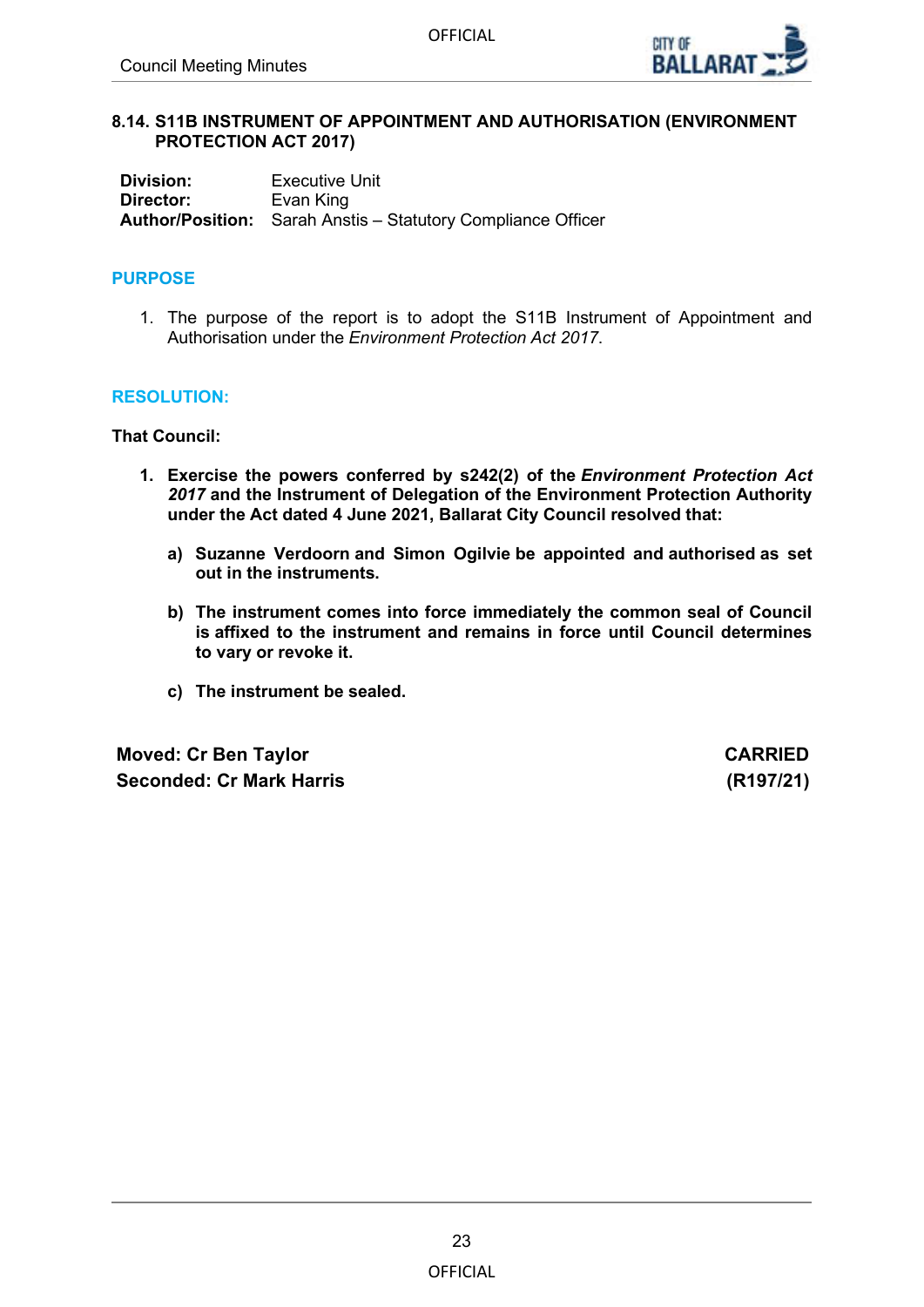

## <span id="page-23-0"></span>**8.15. OUTSTANDING QUESTION TIME ITEMS**

| <b>Division:</b> | <b>Executive Unit</b>                                               |
|------------------|---------------------------------------------------------------------|
| Director:        | Evan King                                                           |
|                  | <b>Author/Position:</b> Sarah Anstis – Statutory Compliance Officer |

## **PURPOSE**

1. This report provides Council with an update of responses to questions taken on notice and outstanding unanswered questions from public question time.

## **RESOLUTION:**

**That Council:**

**Endorse the Outstanding Question Time report.**

**Moved: Cr Des Hudson CARRIED Seconded: Cr Amy Johnson (R198/21)**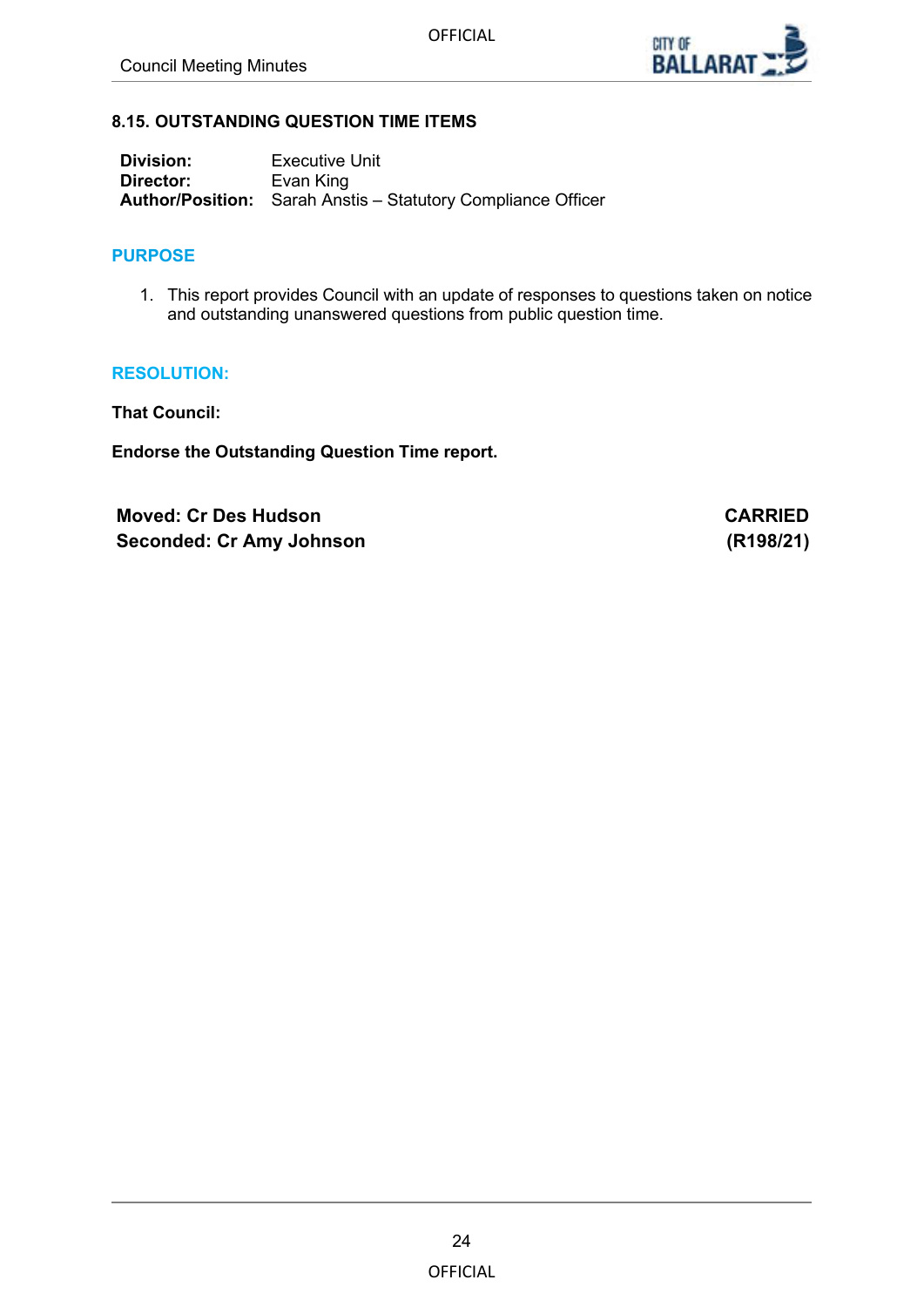

## <span id="page-24-0"></span>**9. NOTICE OF MOTION**

Nil

## **10. REPORTS FROM COMMITTEES/COUNCILLORS**

## **GB33/21 - Cr Ben Taylor**

Cr Ben Taylor requested a briefing to Council on the proposed changes to Woowookarung Regional Park by DEWLP. He reported receiving multiple community queries in relation to mountain bike tracks closing and the need for further consultation with the community during this process at the park.

## **GB34/21 - Cr Des Hudson**

Cr Des Hudson reported he has received community concerns regarding windblown 'waffle pods' located in waterways and public open space areas across the Western Growth Zone including Ballymanus, Bonshaw, Winter Valley and Yorkdale Estates.

Evan King, Chief Executive Officer responded to this report saying it is an opportunity for the compliance team to investigate and enforce Community Local Law No 17 to ensure all sites are maintained appropriately.

## **GB35/21 - Cr Mark Harris**

Cr Mark Harris asked for consideration of an event post pandemic to celebrate the enormous effort by all local organisations and our Ballarat community during the pandemic. Cr Mark Harris suggested a Street Party with food trucks and bands etc to celebrate our community and financially stimulate our local economy.

Cr Mark Harris also requested a briefing on the Decriminalisation of Sex Work in Victoria and the implications on Local Government (Planning & Regulation).

## **GB36/21 - Cr Samantha McIntosh**

Cr Samantha McIntosh requested a briefing on the State Government Planning Reform in order to understand the current process, proposed changes and if Council want to make a submission.